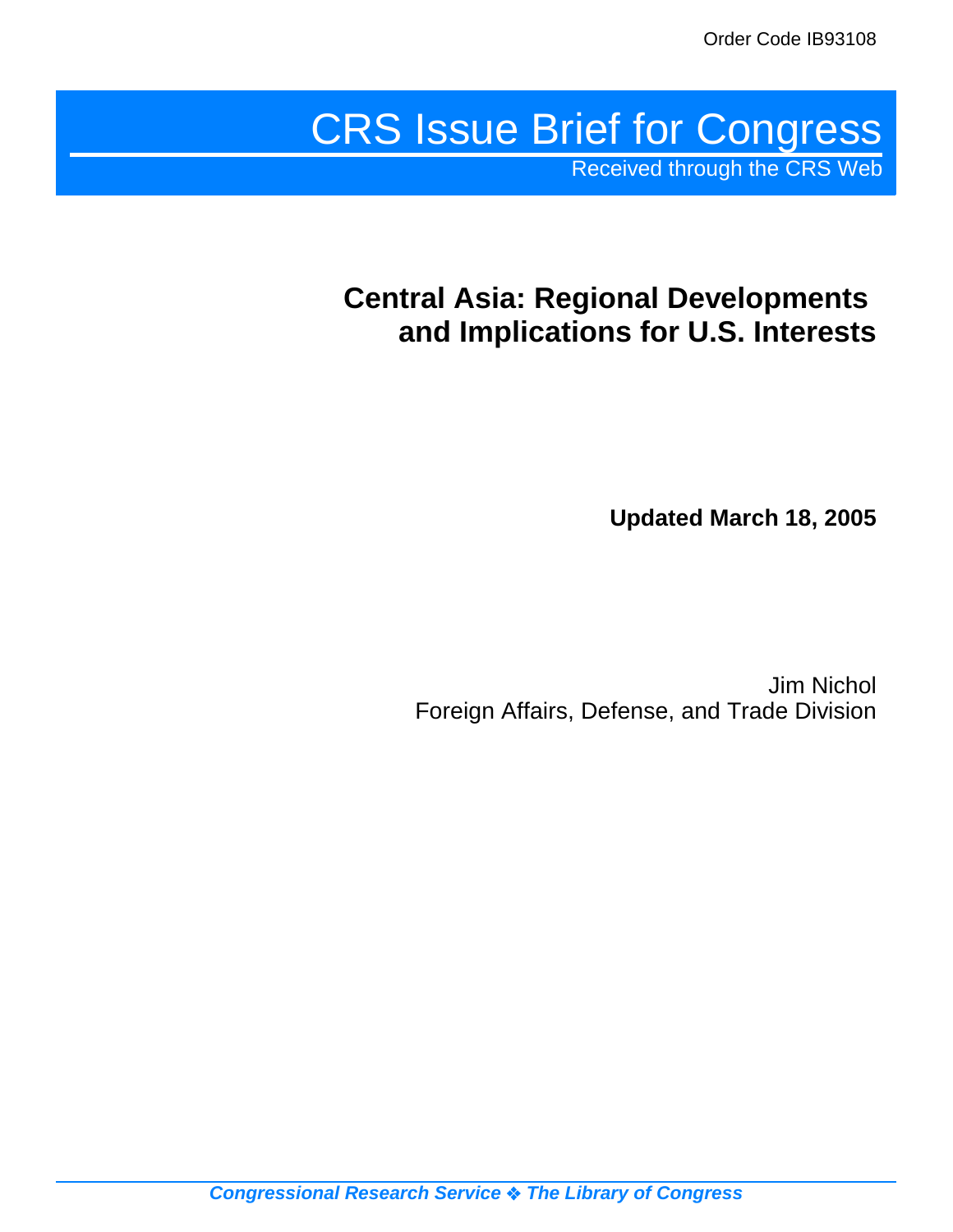## **CONTENTS**

**SUMMARY** 

MOST RECENT DEVELOPMENTS

BACKGROUND AND ANALYSIS

Historical Background

Overview of U.S. Policy Concerns Post-September 11 and Afghanistan Support for Operation Iraqi Freedom

Fostering Pro-Western Orientations Russia's Role

Obstacles to Peace and Independence Regional Tensions and Conflicts

Democratization and Human Rights Democracy Pledges

Security and Arms Control Weapons of Mass Destruction

Trade and Investment Energy Resources

Aid Overview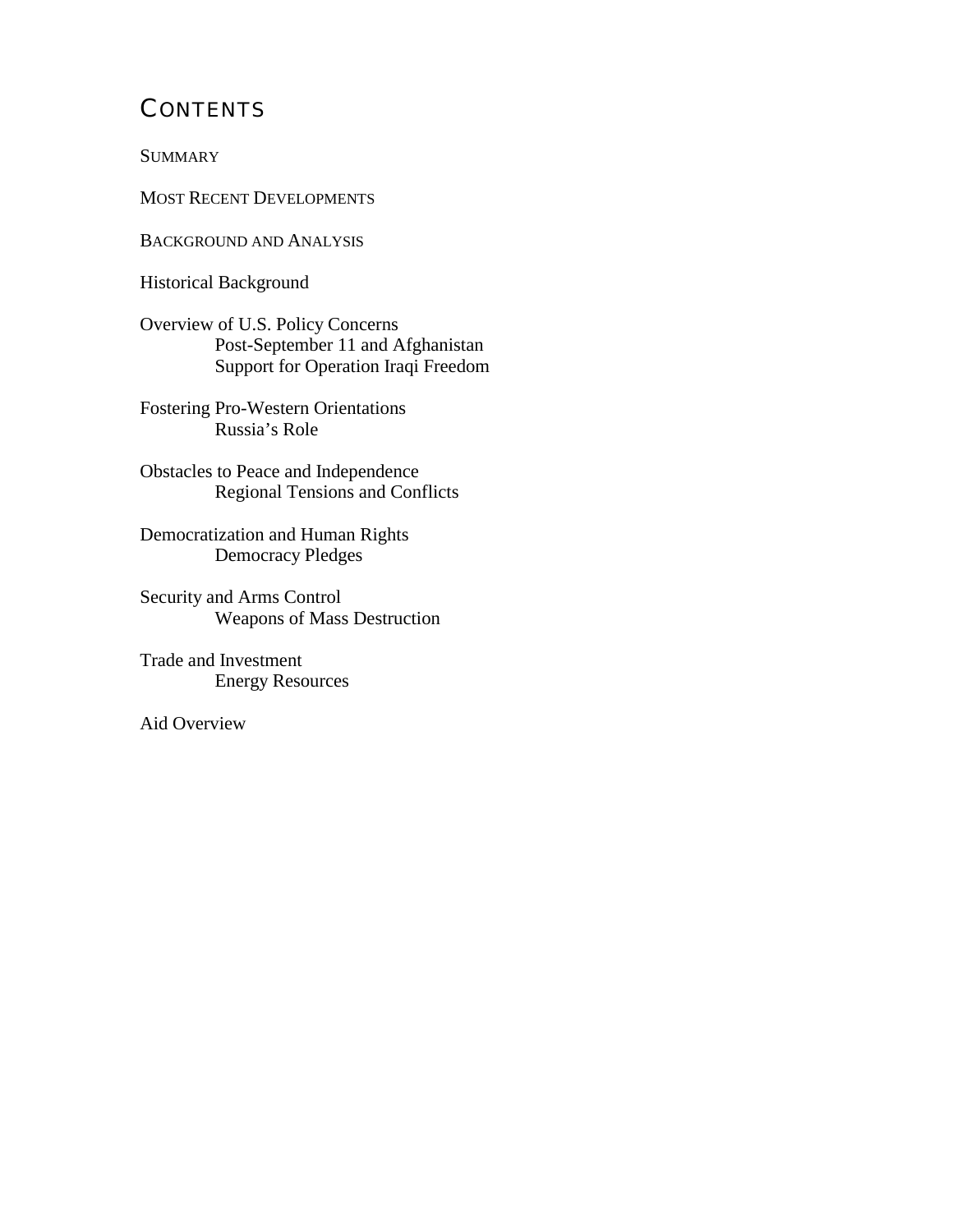#### Central Asia: Regional Developments and Implications for U.S. Interests

#### **SUMMARY**

After the collapse of the Soviet Union in 1991, the United States recognized the independence of all the former Central Asian republics, supported their admission into Western organizations, and elicited Turkish support in countering Iranian influence in the region. Congress was at the forefront in urging the formation of coherent U.S. policies for aiding these and other Eurasian states of the former Soviet Union.

Soon after the terrorist attacks on America on September 11, 2001, all the Central Asian states offered overflight and other support to coalition anti-terrorist efforts in Afghanistan. Kyrgyzstan, Tajikistan, and Uzbekistan have hosted coalition troops and provided access to airbases. In 2003, Uzbekistan endorsed coalition military action in Iraq and Kazakhstan provided about two dozen troops for rebuilding.

After September 11, 2001, U.S. policy emphasized bolstering the security of the Central Asian states to help them combat terrorism, proliferation, and arms trafficking. Other strategic interests include internal reforms (democratization, free markets, and human rights) and energy development. Administration policy also aims to integrate these states into the international community so that they follow responsible security and other policies, and to discourage the growth of xenophobic, fundamentalist, and anti-Western orientations that threaten peace and stability. The Administration is concerned about human rights and civil liberties problems in all the states. The Administration's policy goals in Central Asia reflect the differing characteristics of these states. U.S. interests in Kazakhstan include the security and elimination of Soviet-era nuclear and biological

weapons materials and facilities. In Tajikistan, U.S. aid focuses on economic reconstruction. U.S. energy firms have invested in oil and natural gas development in Kazakhstan, Turkmenistan, and Uzbekistan.

Some observers call for different emphases or levels of U.S. involvement in Central Asia. Some have called for strengthening conditions linking aid to progress in improving human rights or in making adequate progress in democratization and the creation of free markets. Some have disputed the importance of energy resources to U.S. national security. Others point to civil and ethnic tensions in the region as possibly endangering U.S. lives and investments. Heightened congressional interest in Central Asia was reflected in passage of "Silk Road" language in late 1999 (P.L. 106-113) authorizing enhanced U.S. policy attention and aid to support conflict amelioration, humanitarian needs, economic development, transport (including energy pipelines) and communications, border controls, democracy, and the creation of civil societies in the South Caucasian and Central Asian states.

Consolidated Appropriations for FY2005, including Foreign Operations (P.L. 108-447, signed into law on December 8, 2004) provides \$126 million in FREEDOM Support Act assistance to the Central Asian states (as directed by the conferees; H. Rept.108-792), a reduction of \$2 million to the budget request. Prior-year provisions are maintained that condition aid to Uzbekistan on its progress in democratization and respecting human rights, and to Kazakhstan on its progress in respecting human rights. For Kazakhstan, a presidential waiver is permitted on national security grounds.

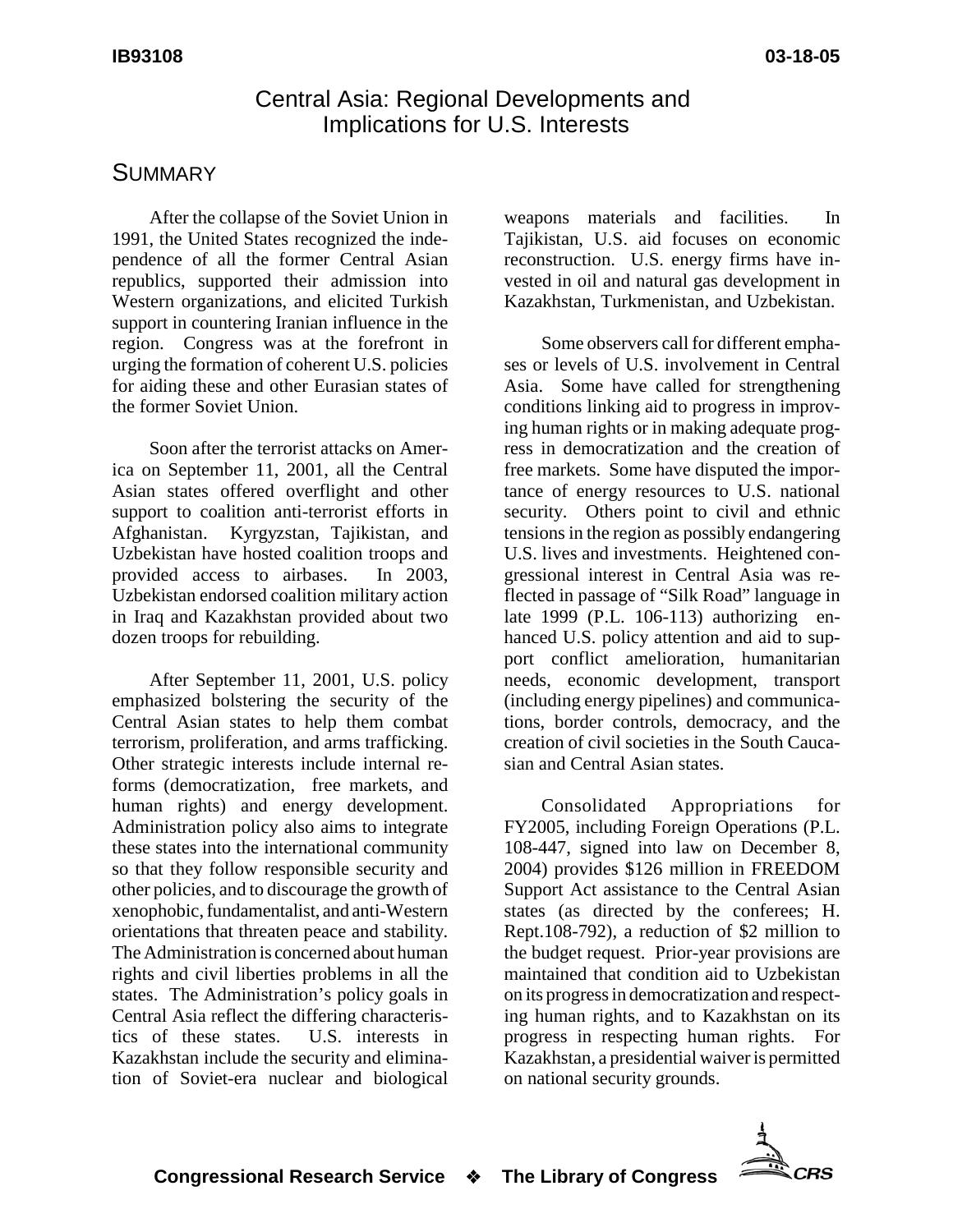#### MOST RECENT DEVELOPMENTS

CIA Director Porter Goss testified to the Senate Armed Services Committee on March 17, 2005, that the Islamic Jihad Group (IJG), a splinter group of the Al Qaeda-influenced Islamic Movement of Uzbekistan, "has become a more virulent threat to U.S. interests and local governments" (see below, *Attacks in Uzbekistan*).

The U.S. State Department on March 15, 2005, stated that a February 27, 2005, legislative election in Kyrgyzstan, and a run-off held on March 13, marked some progress from previous elections but still fell seriously short as a democratic race. Opposition partyled demonstrations in support of holding a new election took place throughout the country, with protestors reportedly occupying seven regional or district government buildings and blocking the main highway linking the northern and southern regions. Some counterdemonstrations in support of the government also were reported. Kyrgyz President Askar Akayev on March 15 appealed for calm, stating that the citizenry should focus on spring planting and the future.

#### BACKGROUND AND ANALYSIS

#### **Historical Background**

Central Asia consists of Kazakhstan, Kyrgyzstan, Tajikistan, Turkmenistan, and Uzbekistan; it borders Russia, China, the Middle East, and South Asia. The major peoples of all but Tajikistan speak Turkic languages (the Tajiks speak an Iranian language); and most are Sunni Muslims (some Tajiks are Shiia Muslims). Most are closely related historically and culturally. By the late 19th century, Russian tsars had conquered the last independent khanates and nomadic lands of Central Asia. By the early 1920s, Soviet power had been imposed; by 1936, five "Soviet Socialist Republics" had been created. Upon the collapse of the Soviet Union in December 1991, the five republics gained independence. (See CRS Report 97-1058, *Kazakhstan*; CRS Report 97-690, *Kyrgyzstan*; CRS Report 98-594, *Tajikistan*; CRS Report 97-1055, *Turkmenistan*; and CRS Report RS21238, *Uzbekistan*.)

#### **Central Asia: Basic Facts**

*Area:* 1.6 million sq. mi., larger than India; Kazakhstan: 1.1 m. sq. mi.; Kyrgyzstan: 77,000 sq. mi.; Tajikistan: 55,800 sq. mi.; Turkmenistan: 190,000 sq. mi.; Uzbekistan: 174,500 sq. mi. *Population:* 56.9 million (2004 est., *Commonwealth of Independent States Statistics Committee*), somewhat less than France; Kazakhstan: 15.1 m.; Kyrgyzstan: 5.1 m.; Tajikistan: 6.8 m.; Turkmenistan: 4.8 m.; Uzbekistan: 25.1 m.

*Gross Domestic Product:* \$76.1 billion in 2004; per capita GDP is about \$1,337; poverty is rampant. Kazakhstan: \$40.7 b.; Kyrgyzstan: \$2.2 b.; Tajikistan: \$2.1 b.; Turkmenistan: \$19.2 b.; Uzbekistan: \$11.9 b. (*CIS* and national statistics, current prices; Turkmenistan's reported GDP is considered by many observers to be inflated).

#### **Overview of U.S. Policy Concerns**

After the collapse of the Soviet Union at the end of 1991, Congress and others called for the Administration to devise an aid policy for the new Eurasian states, and President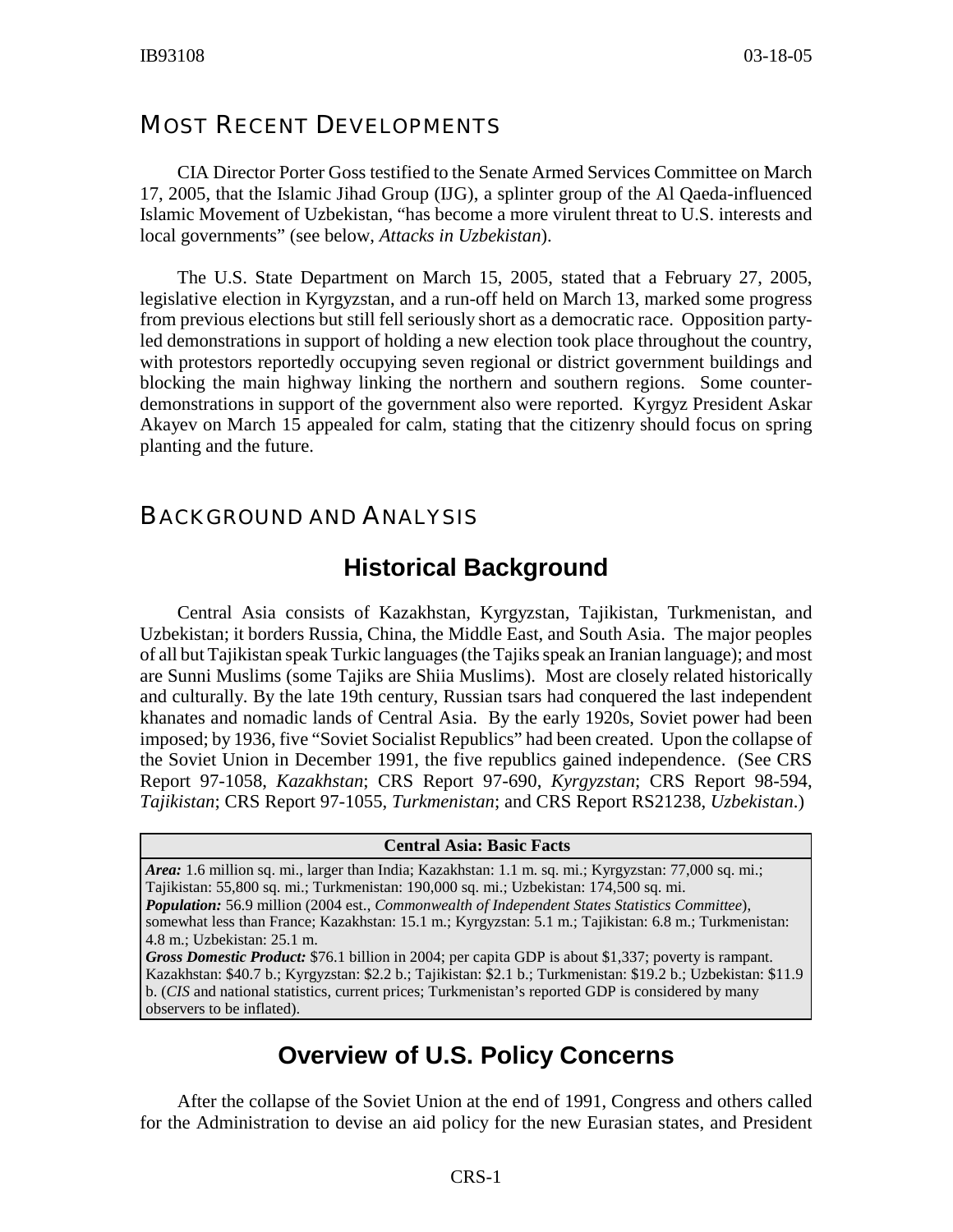George H.W. Bush sent the "FREEDOM Support Act" to Congress, which was amended and signed into law in October 1992 (P.L. 102-511). In 1999, congressional concerns led to passage of the "Silk Road Strategy Act" authorizing language (contained in Consolidated Appropriations for FY2000; P.L. 106-113) calling for enhanced policy and aid to support conflict amelioration, humanitarian needs, economic development, transport and communications, border controls, democracy, and the creation of civil societies in the South Caucasus and Central Asia.

U.S. policymakers and others hold various views on the types and levels of U.S. involvement in the region. Some argue that Uzbekistan is the "linchpin" of the region (it borders all the other states, shaping the range and scope of regional cooperation) and should receive the most U.S. attention, while others argue that ties with "energy behemoth" Kazakhstan are more crucial to U.S. interests. In general, however, they support bolstering democratic and economic reforms and stability in the region. Such advocates of U.S. involvement argue that political instability and the growth of terrorist groups in Central Asia can produce spillover effects both in nearby states, including U.S. allies and friends such as Turkey, and worldwide. They also argue that the United States has a major interest in preventing terrorist regimes or groups from illicitly acquiring Soviet-era technology for making weapons of mass destruction (WMD). They maintain that U.S. interests do not perfectly coincide with those of its allies and friends, that Turkey and other actors possess limited aid resources, and that the United States is in the strongest position as the sole superpower to influence democratization and respect for human rights. They stress that U.S. leadership in fostering reform will help alleviate the social distress exploited by anti-Western Islamic extremist groups to gain adherents. Although some U.S. policymakers acknowledge a role for a democratizing Russia in Central Asia, they stress that U.S. and other Western aid and investment strengthen the independence of the Central Asian states and forestall Russian attempts to re-subjugate the region.

Some views of policymakers and academics who previously objected to a more forward U.S. policy toward Central Asia appeared less salient after September 11, 2001, but aspects of these views could gain more credence once Afghanistan becomes more stable. These observers argued that the United States historically had few interests in this region and that developments there remained largely marginal to U.S. interests. They discounted fears that anti-Western Islamic extremism would make enough headway to threaten secular regimes or otherwise harm U.S. interests. Other still topical arguments include whether the United States should continue to try to foster democratization among cultures some view as historically attuned to authoritarianism. Some observers reject arguments that U.S. interests in anti-terrorism, nonproliferation, regional cooperation, trade, and investment outweigh concerns over democratization and human rights. These observers urge reducing or cutting off most aid to repressive states that widely violate human rights. They warn that the populations of these states may come to view U.S. engagement as propping up authoritarian leaders and as focused only on energy and military access. Some observers point to civil problems in the region as a reason to eschew major U.S. involvement such as military access that might place more U.S. personnel and citizens in danger.

**Post-September 11 and Afghanistan.** Since the terrorist attacks on the United States on September 11, 2001, the Administration has stated that U.S. policy toward Central Asia focuses on three inter-related activities: the promotion of security, domestic reforms, and energy development. The September 11 attacks led the Administration to realize that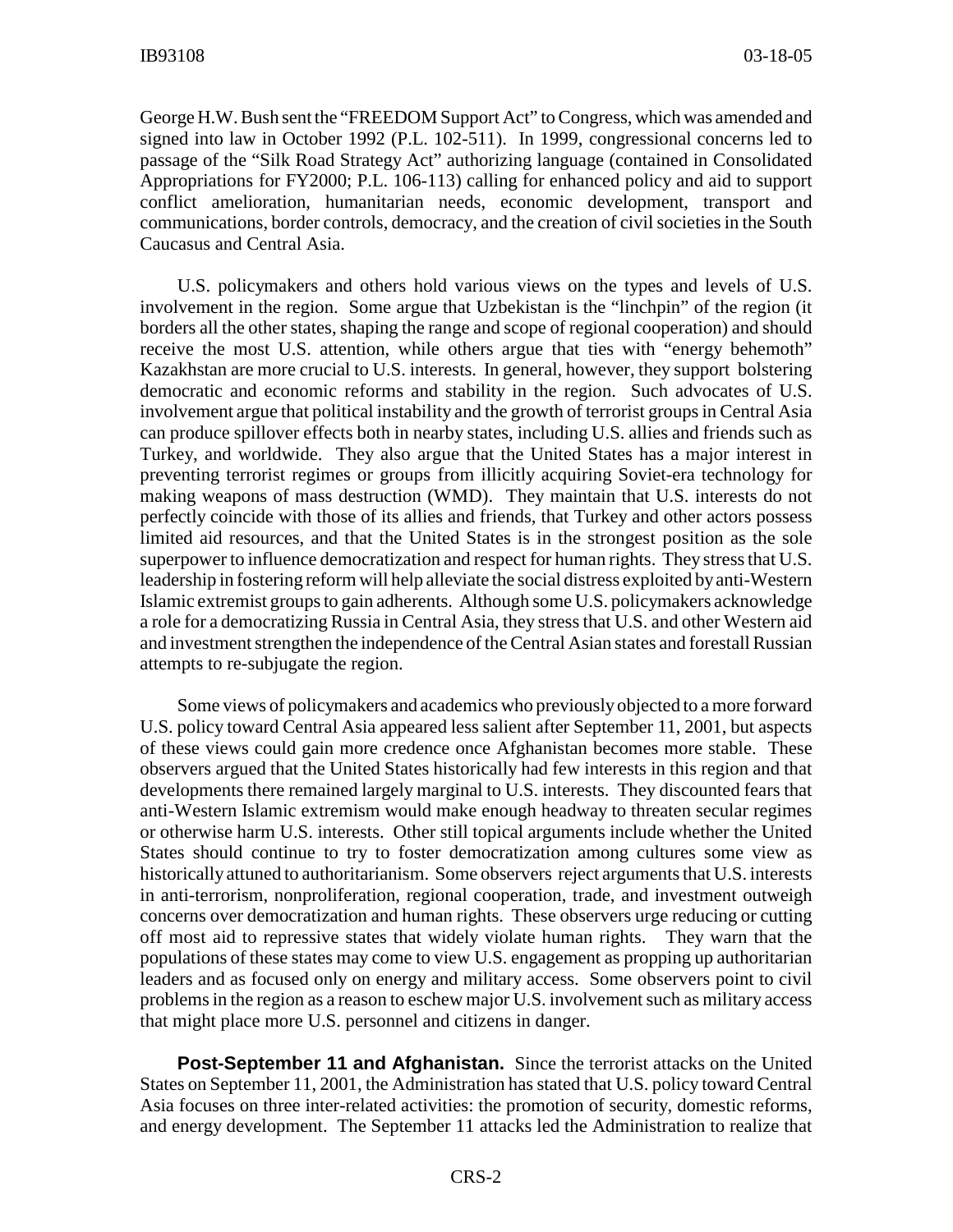"it was critical to the national interests of the United States that we greatly enhance our relations with the five Central Asian countries" to prevent them from becoming harbors for terrorism, according to Deputy Assistant Secretary of State B. Lynn Pascoe in testimony in June 2002. During a February 2004 visit to the region, Defense Secretary Donald Rumsfeld announced that "it is Caspian security ... that is important" for the United States and the world.

After September 11, 2001, all the Central Asian states soon offered overflight and other assistance to U.S.-led anti-terrorism efforts in Afghanistan. The states were predisposed to welcome such operations. Tajikistan and Uzbekistan had long supported the Afghan Northern Alliance's combat against the Taliban, and all the Central Asian states feared Afghanistan as a base for terrorism, crime, and drug trafficking (even Turkmenistan, which tried to reach some accommodation with the Taliban). The State Department's *Patterns of Global Terrorism 2003* report highlighted Kazakhstan's, Kyrgyzstan's, Tajikistan's, and Uzbekistan's continuing "dependable," "outspoken," and "staunch" support for U.S. and international anti-terrorism efforts (see also below, *Security*).

**Support for Operation Iraqi Freedom.** Uzbekistan was the only Central Asian state that joined the "coalition of the willing" in February-March 2003 that endorsed prospective U.S.-led coalition military operations in Iraq. Uzbek President Islam Karimov on March 6 stated that the Iraq operation was a continuation of "efforts to break the back of terrorism." In August 2003, however, Karimov stated that Uzbekistan would not send troops to Iraq. Among other Central Asian states, Kazakh Foreign Minister Kasymzhomart Tokayev on March 28, 2003, voiced general support for disarming Iraq. Reportedly responding to a U.S. appeal, Kazakhstan has deployed 27 military engineers to Iraq who are engaged in de-mining and water purification duties. Tajik analyst Suhrob Sharipov argued that Tajikistan had taken a neutral stance because it had benefitted from U.S. aid and from U.S.-led actions against terrorism in Afghanistan that improved its security. This stance may have shifted somewhat during 2004, after Rakhmanov and Russian President Vladimir Putin signed several cooperation accords. Tajik state-owned radio in late 2004 denounced an Iraqi "puppet government" installed to facilitate U.S. control over oil resources, warned that living conditions in Iraq were worsening, and argued that the "occupation" was fomenting anti-Americanism and extremism all over the Islamic world.

#### **Fostering Pro-Western Orientations**

The United States has encouraged the Central Asian states to become responsible members of the international community, and supported their admission to the Organization for Security and Cooperation in Europe (OSCE), NATO bodies, and other Western organizations. The United States has supported these integrative goals through bilateral aid and through coordination with other aid donors, including regional powers such as Turkey. These and other means are used to discourage radical regimes, groups, and Islamic fundamentalists — who use repression or violence to oppose democratization — from attempts to gain influence. All the Central Asian leaders publicly embrace Islam, but display hostility toward Islamic fundamentalism. At the same time, they have established some trade and aid ties with Iran. While they have had greater success in attracting development aid from the West than from the East, some observers argue that, in the long run, their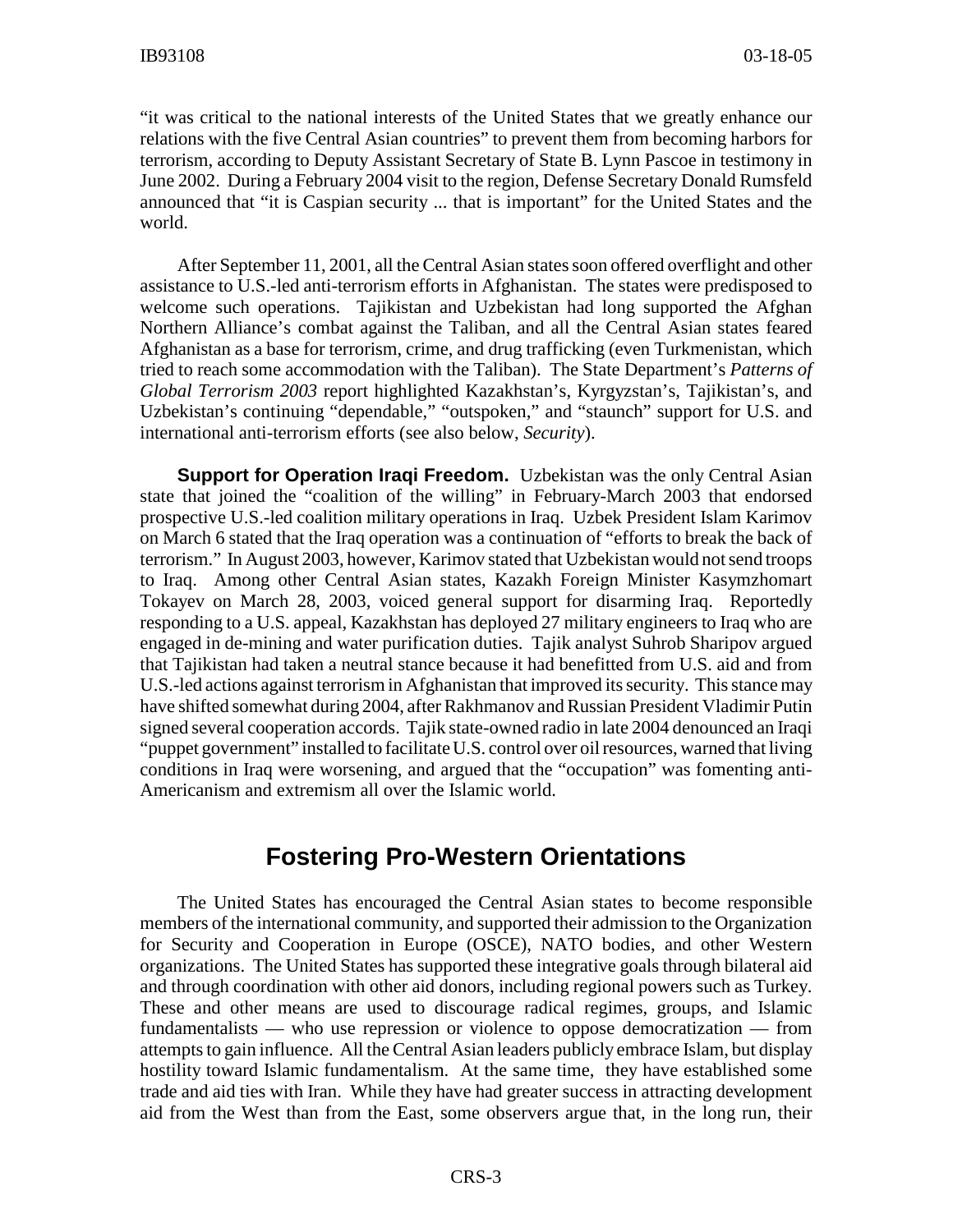foreign policies will probably not be anti-Western, but may more closely reflect the concerns of other moderate Islamic states. (See also CRS Report RL30294, *Central Asia's Security*.)

**Russia's Role.** Until recently, U.S. administrations generally had viewed a democratizing Russia as serving as a non-threatening role model in Central Asia. Despite growing authoritarian tendencies in Russia, the Bush Administration emphasizes that Russia's counter-terrorism efforts in the region broadly support U.S. interests. At the same time, the United States long has stressed to Russia that it not seek to dominate the region or exclude Western and other involvement. Virtually all U.S. analysts agree that Russia's actions should be monitored to ensure that the independence of the Central Asian states is not threatened.

The long-term impact of the events of September 11, 2001, on the Central Asian states may depend upon the duration and scope of U.S. and coalition presence in the region, Russia's countervailing policies, and the fate of Afghanistan. Prior to the September 2001 attacks, Putin had tried to strengthen Russia's interests in the region while opposing the growth of U.S. and other influence. Among Russia's reasons for acquiescing to increased U.S. and coalition presence in the region after the September 2001 attacks were its interests in boosting some economic and other ties to the West and its hopes of regaining influence in Afghanistan. More recently, Russia's interests in countering U.S. influence have regained some momentum.

Russian officials have emphasized interests in strategic security and economic ties with Central Asia, and concerns over the treatment of ethnic Russians. Strategic concerns have focused on drug trafficking and regional conflict, and the region's role as a buffer to Islamic extremism. During the 1990s, Russia's economic decline and demands by Central Asia caused it to reduce its security presence, a trend that President Putin has reversed. Russian border guards were largely phased out in Kyrgyzstan in 1999. In late 1999, the last Russian military advisors left Turkmenistan. In 1999, Uzbekistan withdrew from the CST, citing its ineffectiveness and obtrusiveness.

Russia has appeared determined to maintain a military presence in Tajikistan. It long retained about 12,000 Federal Border Guards in Tajikistan, most of whom were Tajik conscripts, and 7,800 Russian troops of the 201st motorized rifle division (*The Military Balance 2004-2005*). Efforts to formalize a post-Soviet basing agreement with Tajikistan dragged on for years, however, as Tajikistan endeavored to maximize rents and assert its sovereignty. After the expiration of a Tajik-Russia border control cooperation agreement, Tajikistan in 2004 demanded full control over its borders. In a *volte face* during a June 2004 visit to Moscow, however, Rakhmanov announced that Russia would have additional time to finish handing over border control (the handover is planned for completion in 2005). Reasons for the *volte face* probably include Tajikistan's dependence on receipts from Tajik guest workers in Russia and Rakhmanov's desire for Russia's political support during upcoming elections. Finally, in October 2004 the Tajik-Russian basing agreement was signed, which actually provides for troops to be based at myriad facilities throughout the country, and represents Russia's largest military deployment abroad, besides its Black Sea Fleet. Reportedly, about \$240 million in Tajik debt to Russia is forgiven, and Tajikistan charges less than \$1 in annual rent for the facilities.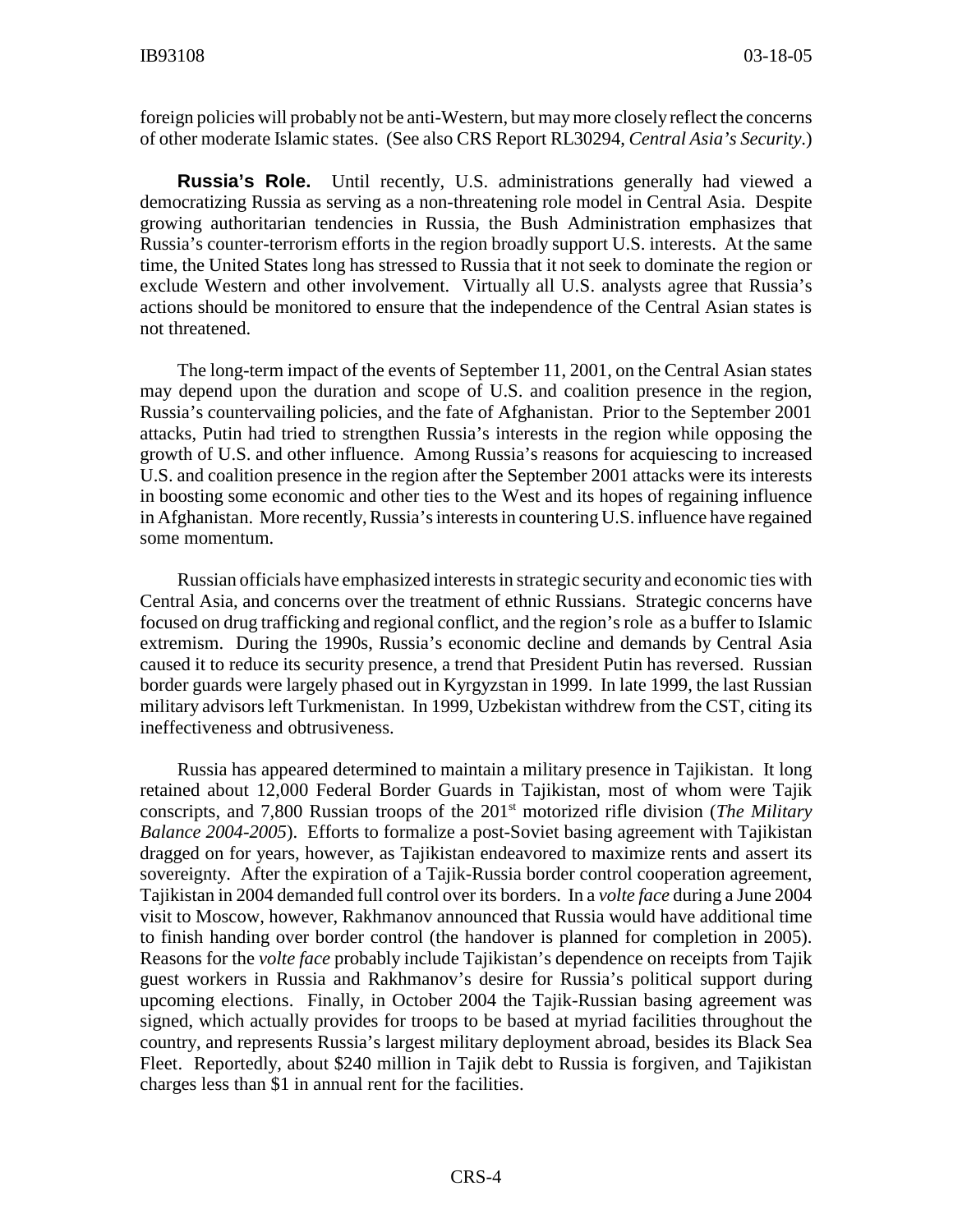In an apparent shift toward a more activist Russian role in Central Asia, in January 2000, then-Acting President Putin approved a "national security concept" that termed foreign efforts to "weaken" Russia's "position" in Central Asia a security threat. In April 2000, Russia called for the members of the CST to approve the creation of rapid reaction forces, including in Central Asia, to combat terrorism emanating from Afghanistan, and hinted that such a force might launch pre-emptive strikes on Afghan terrorist bases. These hints elicited U.S. calls for Russia to exercise restraint and consult the UN, and elicited Taliban warnings of reprisals against Central Asian states if they permitted Russia to use their bases for strikes. Marking mutual concern, Presidents Clinton and Putin agreed at their June 2000 summit to set up a working group to examine Afghan-related terrorism, and the group held two meetings prior to September 11, 2001. A May 2001 CST summit approved the creation of a Central Asian rapid-reaction force headquartered in Kyrgyzstan, with Russia's troops in Tajikistan comprising most of the force, along with small Kazakh, Kyrgyz, and Tajik units. CIS members in 2001 also approved setting up an Anti-Terrorist Center in Moscow, with a branch in Kyrgyzstan, giving Russia influence over regional intelligence gathering.

Perhaps to counteract the increased U.S. presence in Kyrgyzstan, Russia in September 2003 signed a 15-year military basing accord with Kyrgyzstan providing access to the Kant airfield, near Kyrgyzstan's capital of Bishkek. The nearly two dozen Russian aircraft and 300-700 troops at the base also serve as part of the Central Asian rapid reaction force. Putin stressed that the base "enshrines our military presence in Kyrgyzstan." The base is a few miles from the U.S.-led coalition's Manas airbase, which some observers view as a clear sign of Putin's drive to constrain U.S. regional influence. (However, the commander of the rapid reaction forces in June 2004 called for cooperation with NATO forces based in the region.) These observers argue that the initial gratitude of the Central Asian states toward the United States — for their added security accomplished through U.S.-led actions in Afghanistan has slowly declined over time. Reasons may include regional perceptions that the United States has not adequately addressed economic distress and burgeoning drug trafficking. Also, Russia is pledging robust security support to the states to get them to forget their pre-September 11, 2001, dissatisfaction with its support.

Russia's economic interests in Central Asia are being reasserted as its economy improves and may constitute its most effective lever of influence. Russia seeks to counter Western business and gain substantial influence over oil and gas resources in the region through participation in joint ventures and by insisting that pipelines cross Russian territory. At the same time, Russia has avoided large economic subsidies to the region. Russia's attitude regarding a Western energy role in the Caspian remains complex. Particularly after the signing of a Statement on Energy Cooperation at the May 2002 U.S.-Russia summit, it appeared that Russia would accept a Western role in the Caspian region, including construction of the Baku-Tbilisi-Ceyhan (BTC) oil pipeline. In January 2004, however, Putin stressed Russia's strategic interest in being the main export route for Kazakh energy.

The safety of Russians in Central Asia is a populist concern in Russia, but has in practice mainly served as a political stalking horse for those in Russia advocating the "reintegration" of former "Russian lands." Ethnic Russians residing in the new Central Asian states had concerns about employment, language, and other policies or practices they deemed discriminatory and many emigrated, contributing to their decline from 20 million in 1989 to 6.6 million in 2001. They now constitute 12% of the population of Central Asia,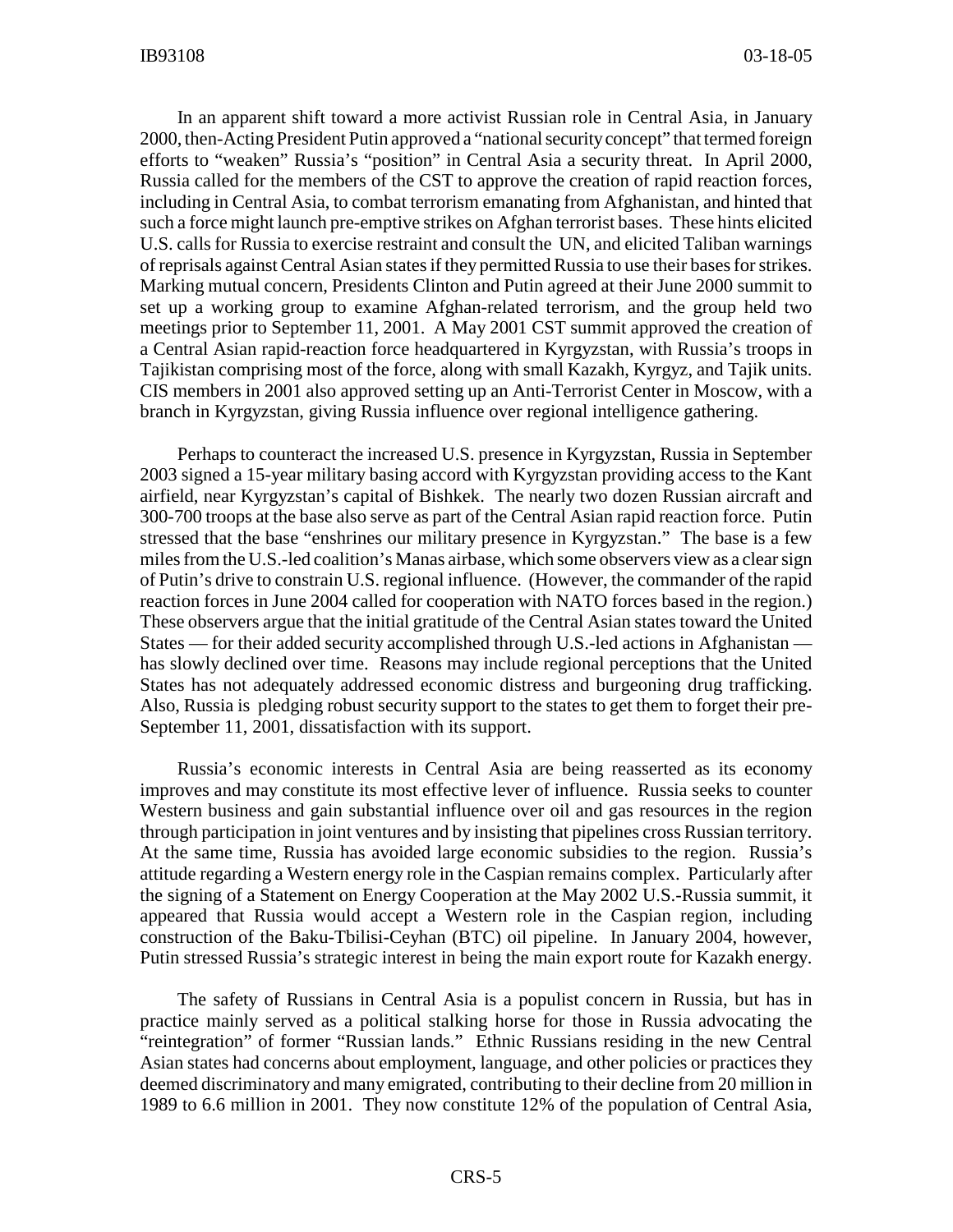according to the *CIS Statistics Agency*. Remaining Russians tend to be elderly or low-skilled. In Kazakhstan, ethnic Kazakhs have again become the majority.

#### **Obstacles to Peace and Independence**

**Regional Tensions and Conflicts.** The legacies of co-mingled ethnic groups, convoluted borders, and emerging national identities pose challenges to stability in all the Central Asian states. With the Soviet collapse, national identities often compete with those of the clan, family, region, and Islam. Central Asia's convoluted borders fail to accurately reflect ethnic distributions and are hard to police, hence contributing to regional tensions. Ethnic Uzbeks make up sizeable minorities in the other Central Asian countries and Afghanistan. In Tajikistan, they make up almost a quarter of the population. More ethnic Turkmen reside in Iran and Afghanistan — over three million — than in Turkmenistan. Sizeable numbers of ethnic Tajiks reside in Uzbekistan, and seven million in Afghanistan. Many Kyrgyz and Tajiks live in China's Xinjiang province. The fertile Ferghana Valley is shared by Tajikistan, Kyrgyzstan, and Uzbekistan, leaving large numbers of people outside their "national" borders. Criss-crossing mountains thwart Tajikistan's territorial integrity by making internal travel difficult. After gaining independence, the governments of the states also struggled to gain control over administrative subunits. Looking at the region as a whole, most observers agree that the term Central Asia denotes a geographic area more than a region of shared identities and aspirations, although it can be argued that the land-locked, povertystricken, and sparsely-populated region will need more integration in order to develop.

Regional cooperation remains stymied by tensions among the states, and such tensions are potentially magnified by the formation of extra-regional cooperation groups such as the CST Organization (a military secretariat was set up in April 2003 in Moscow), NATO's Partnership for Peace (PFP), and the Shanghai Cooperation Organization (SCO). Each group reflects the diverging interests of Russia, the United States, and China, although the fact that each group stresses anti-terrorism would seem to provide motivation for cooperation. In 1996, Russia, Kazakhstan, Kyrgyzstan, and Tajikistan, signed the "Shanghai treaty" with China pledging the sanctity and substantial demilitarization of mutual borders, and in 1997 they signed a follow-on treaty demilitarizing the 4,300 mile former Soviet-Chinese border. China has used the treaty to pressure the Central Asian states to deter their ethnic Uighur minorities from supporting separatism in China's Xinjiang province, and to get them to extradite Uighurs fleeing China. In 2001, Uzbekistan joined the group, re-named the SCO. Although Karimov had criticized the SCO as ineffective, in August 2003 he praised Russia's greater attention to regional security and insisted that Uzbekistan host the SCO Anti-Terrorism Center. Appearing to return to his earlier assessment, in April 2004 he criticized the SCO for failing to aid Uzbekistan during the March-April 2004 attacks (see below), and concluded that Uzbekistan should "rely on its own power." Some observers have argued that these vacillations reflect a policy of playing off the major powers to maximize aid. This policy appeared to pay dividends at the June 2004 SCO summit, when China reportedly proffered up to \$1.25 billion in grants and loans to Karimov, and Russia up to \$2.5 billion in investment.

*The 1999 and 2004 Attacks in Uzbekistan.* A series of explosions in Tashkent in February 1999 were among early signs that the government was vulnerable to terrorism. By various reports the explosions killed 16-28 and wounded 100-351. The aftermath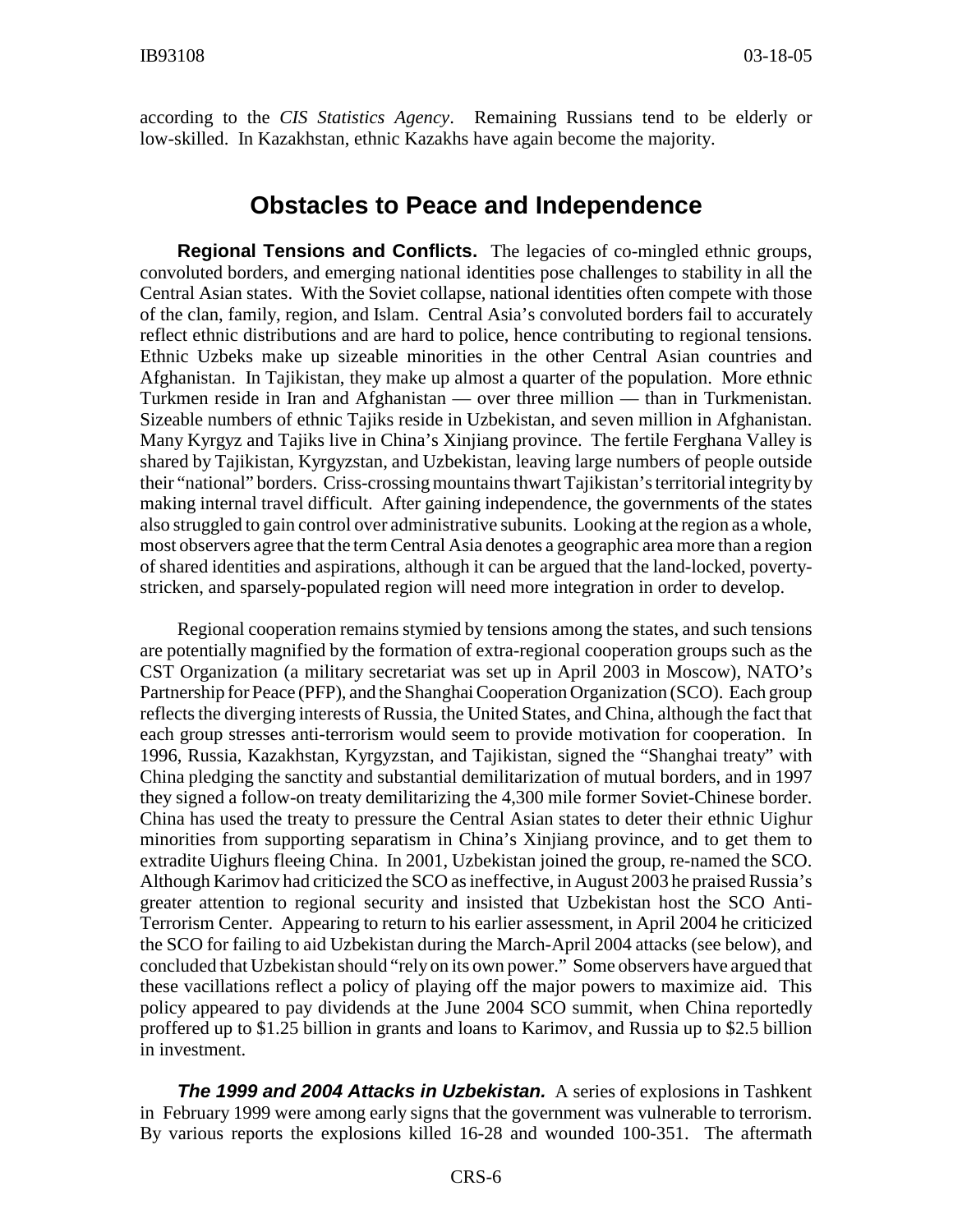involved wide-scale arrests of political dissidents and others deemed by some observers as unlikely conspirators. Karimov in April 1999 accused Mohammad Solikh (former Uzbek presidential candidate and head of the banned Erk Party) of masterminding the plot, along with Tohir Yuldashev (former leader of the banned Adolat social movement) and the Taliban. The first trial of 22 suspects in June resulted in six receiving death sentences. The suspects were described in court proceedings as Islamic terrorists who received training in Afghanistan, Tajikistan, Pakistan, and Russia , and were led by Solikh, Yuldashev, and Jama Namanganiy (the latter two were leaders of the Islamic Movement of Uzbekistan (IMU; see below). In 2000, Yuldashev and Namanganiy received death sentences in absentia, and Solikh received a 15.5 year prison sentence. Solikh denied that he was a member of the IMU and both Solikh and Yuldashev denied involvement in the bombings, although Yuldashev warned that more bombings might occur if Karimov did not step down.

On March 28 through April 1, 2004, a series of bombings and armed attacks were launched in Uzbekistan, reportedly killing 47. President Karimov asserted on March 29 that the violence was aimed against his government, in order to "cause panic among our people, to make them lose their trust in the policies being carried out." An obscure Islamic Jihad Group of Uzbekistan (IJG; Jama'at al-Jihad al-Islami, reportedly an alias of the IMU) claimed responsibility for the violence. After the attacks, media censorship intensified. While some observers alleged that there were wide-scale detentions, the human rights organization Freedom House reported in July 2004 that detentions like those of 1999 "did not materialize," and that local trials of suspects appeared to respect the rights of defendants. (Human Rights Watch, however, alleged that virtually all defendants were tortured.) The defendants in several of these trials were accused of being members of IJG or of Hizb ut-Tahrir (HT; an Islamic fundamentalist movement ostensibly pledged to peace but banned in Uzbekistan) and of attempting to overthrow the government. The first national trial of fifteen suspects (all of whom confessed their guilt) ended in late August 2004, with sentences of 11- 16 years in prison. Some of the defendants testified that they belonged to IJG and were trained by Arabs and others at camps in Kazakhstan and Pakistan. They testified that IMU member Najmiddin Jalolov (convicted in absentia in 2000) was the leader of IJG, and linked him to Taliban head Mohammad Omar, Uighur extremist Abu Mohammad, and Osama bin Laden. The defendants testified that an accidental explosion at a safe house had prematurely triggered their attacks. Over 100 individuals reportedly were convicted in various trials.

Explosions occurred in Tashkent, Uzbekistan on July 30, 2004, at the U.S. and Israeli embassies and the Uzbek Prosecutor-General's Office. Three Uzbek guards reportedly were killed. All U.S. and Israeli diplomatic personnel were safe. The next day, Secretary of State Colin Powell condemned the "terrorist attacks." The IMU and IJG claimed responsibility and stated that the bombings were aimed against the Uzbek and other "apostate" governments. A Kazakh security official announced in November 2004 that the government had apprehended several IJG members. He alleged that the group had ties to Al Qaeda; had cells in Kyrgyzstan, Uzbekistan, and Russia; and was planning assassinations in Uzbekistan. Two closed trials of alleged Al Qaeda and IJG members began in Kazakhstan in March 2005. U.S. concerns about the ongoing attacks include increased instability that could affect the security and future of K2, reduce coalition access to Afghanistan by air or ground, and heighten the danger of trafficking in WMD technology and know-how (see also CRS Report RS21818, *Violence in Uzbekistan*).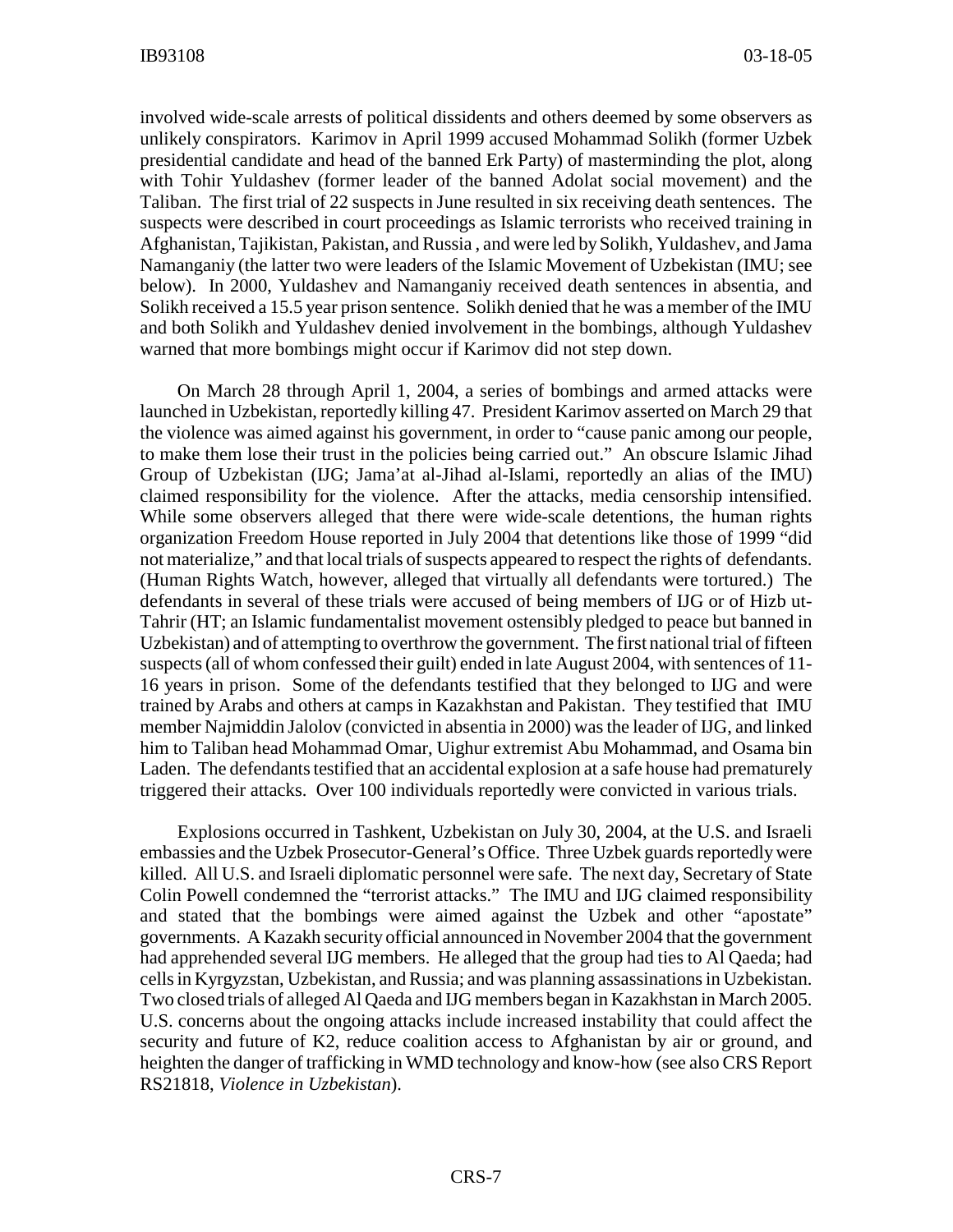In September 2000, the State Department designated the IMU as a Foreign Terrorist Organization, stating that the IMU, aided by Afghanistan's Taliban and by Osama bin Laden, resorts to terrorism, actively threatens U.S. interests, and attacks American citizens. The "main goal of the IMU is to topple the current government in Uzbekistan," the State Department warned, linking the IMU to bombings and attacks on Uzbekistan in 1999-2000. According to *Patterns of Global Terrorism 2003*, IMU forces assisting the Taliban and al-Qaeda against coalition actions in Afghanistan suffered major losses, and Namanganiy was probably killed, but the IMU remains a threat to U.S. and regional interests.

**The Incursions into Kyrgyzstan.** Several hundred Islamic extremists and others first invaded Kyrgyzstan in July-August 1999. Namanganiy headed the largest guerrilla group. They seized hostages and several villages, allegedly seeking to create an Islamic state in south Kyrgyzstan as a springboard for a jihad in Uzbekistan. With Uzbek and Kazakh air and other support, Kyrgyz forces finally forced the guerrillas out in October 1999. According to some observers, the incursion indicated both links among terrorism in Kyrgyzstan, Uzbekistan, Russia (Chechnya), and elsewhere and the weakness of Kyrgyzstan's security forces. Dozens of IMU and other insurgents again invaded Kyrgyzstan and Uzbekistan in August 2000. Uzbekistan provided air and other support, but Kyrgyz forces were largely responsible for defeating the insurgents by late October 2000. According to the State Department, the IMU did not invade the region in the summer before September 11, 2001, in part because bin Laden had secured its aid for a Taliban offensive against the Afghan Northern Alliance.

*Civil War in Tajikistan.* Tajikistan was among the Central Asian republics least prepared and inclined toward independence when the Soviet Union broke up. In September 1992, a loose coalition of nationalist, Islamic, and democratic parties and groups tried to take power. Kulyabi and Khojenti regional elites, assisted by Uzbekistan and Russia, launched a successful counteroffensive that by the end of 1992 had resulted in 20,000-40,000 casualties and up to 800,000 refugees or displaced persons, about 80,000 of whom fled to Afghanistan. In 1993, the CIS authorized "peacekeeping" in Tajikistan, mostly involving Russian forces in place. After the two sides agreed to a cease-fire, the U.N. Security Council established a small U.N. Mission of Observers in Tajikistan (UNMOT) in December 1994. In June 1997, Tajik President Emomali Rakhmanov and rebel leader Seyed Abdullo Nuri signed a *comprehensive peace agreement*. Benchmarks of the peace process were largely met, and UNMOT pulled out in May 2000, but Russian troops have remained. The United States has pledged to help Tajikistan rebuild.

#### **Democratization and Human Rights**

A major goal of U.S. policy in Central Asia has been to foster the long-term development of democratic institutions and policies upholding human rights. However, U.S. democratization support has faced many setbacks in the region. The United States has worked with the ex-Communist Party officials who have led in the five states (even in Tajikistan, the current president was once a low-level party official) since before independence, recognizing that they may continue to hold power for some time.

Possible scenarios of political development in Central Asia include continued rule in most of the states by former Soviet elites, gradual transitions to more nationalistic elites who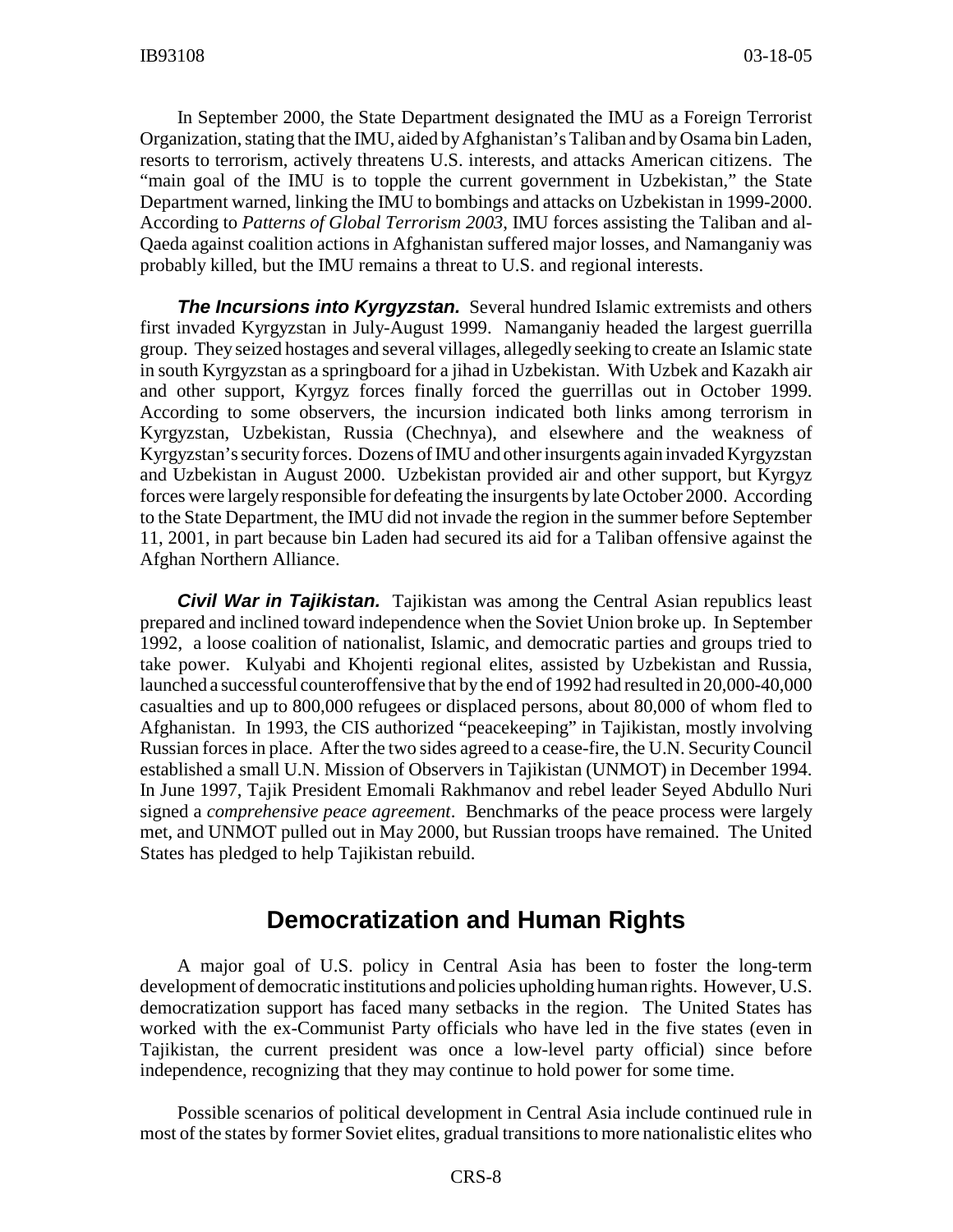are at least somewhat democratic and Western-oriented, or large-scale and perhaps violent transitions to Islamic fundamentalist or xenophobic rule. All the Central Asian leaders have given assurances to the United States that they support democratization, but have continued to rule largely as they did during the communist period, with minimal adaptations. They have remained in power by orchestrating extensions of their terms and by eliminating possible contenders. Only one regional leader, Kyrgyzstan's President Akayev, has stated that he will step down when his term expires in 2005. Belying appearances of political stability, alleged coup attempts have occurred in Uzbekistan and Turkmenistan, and leaders in Uzbekistan, Turkmenistan, and Kyrgyzstan face rising popular protests.

**Democracy Pledges.** During Nazarbayev's 1994 U.S. visit, he and then-President Clinton signed a Charter on Democratic Partnership recognizing Kazakhstan's commitments to the rule of law, respect for human rights, and economic reform. During his December 2001 visit, Nazarbayev repeated these pledges in a joint statement with President Bush. In March 2002, Uzbek Foreign Minister Abdulaziz Komilov and Secretary Powell signed a Strategic Partnership Declaration pledging Uzbekistan to "intensify the democratic transformation" and improve freedom of the press. During previous visits in 1997 and 1999 to Washington, D.C., Tajikistan's President Rakhmanov was not received at the presidential level as a protest against failures in democratization. However, he met with President Bush and other top officials during his December 2002 U.S. visit. The Administration highlighted Tajikistan's "significant progress" in democratization, and Rakhmanov pledged to "expand fundamental freedoms and human rights." Some observers argue that the Administration faces a dilemma in urging regional governments to embrace pluralism, including toleration for Islamic groups such as Hizb ut-Tahrir and Tajikistan's Islamic Revival Party (IRP), when the governments assert that some or all members of these groups are terrorists.

Despite such democracy pledges, the states have made little progress in democratization and respect for human rights, according to the State Department's *Country Reports on Human Rights Practices for 2004.* Turkmenistan and Uzbekistan are generally viewed as the most repressive, while Kazakhstan and Kyrgyzstan are increasingly limiting what free expression and other rights they permitted in the 1990s. Tajikistan experienced many human rights abuses during its civil war, but there have been a few human rights improvements since then. Non-favored faiths, missionaries, and pious Muslims face religious rights abuses in all the states. Unfair elections increase political alienation and violence aimed against the regimes. In its June 2004 *Trafficking in Persons Report*, the State Department placed Kazakhstan and Tajikistan on a "Tier 2 Watch List," for having problems with human trafficking for labor or prostitution that they are making some progress in addressing. U.S. officials have raised concerns that a new Tajik electoral law does not create independent electoral commissions and imposes an exorbitant application fee for candidates.

The U.N. Rapporteur on Torture in March 2003 completed a draft report that concluded that police and prison officials in Uzbekistan systematically employed torture and other coercive means to obtain confessions and as punishment. In a speech the next month, however, Jones reported that the Administration's "persistent and consistent diplomatic engagement" with Uzbekistan had resulted in "real achievements" in improving human rights (this also was reported to Congress in May 2003; see below). Several subsequent highprofile arrests and beatings led her to testify in October 2003 that the country had regressed. In Turkmenistan, an alleged November 2002 failed coup resulted in dozens of arrests. The U.S. State Department strongly protested violations of legal due process and "credible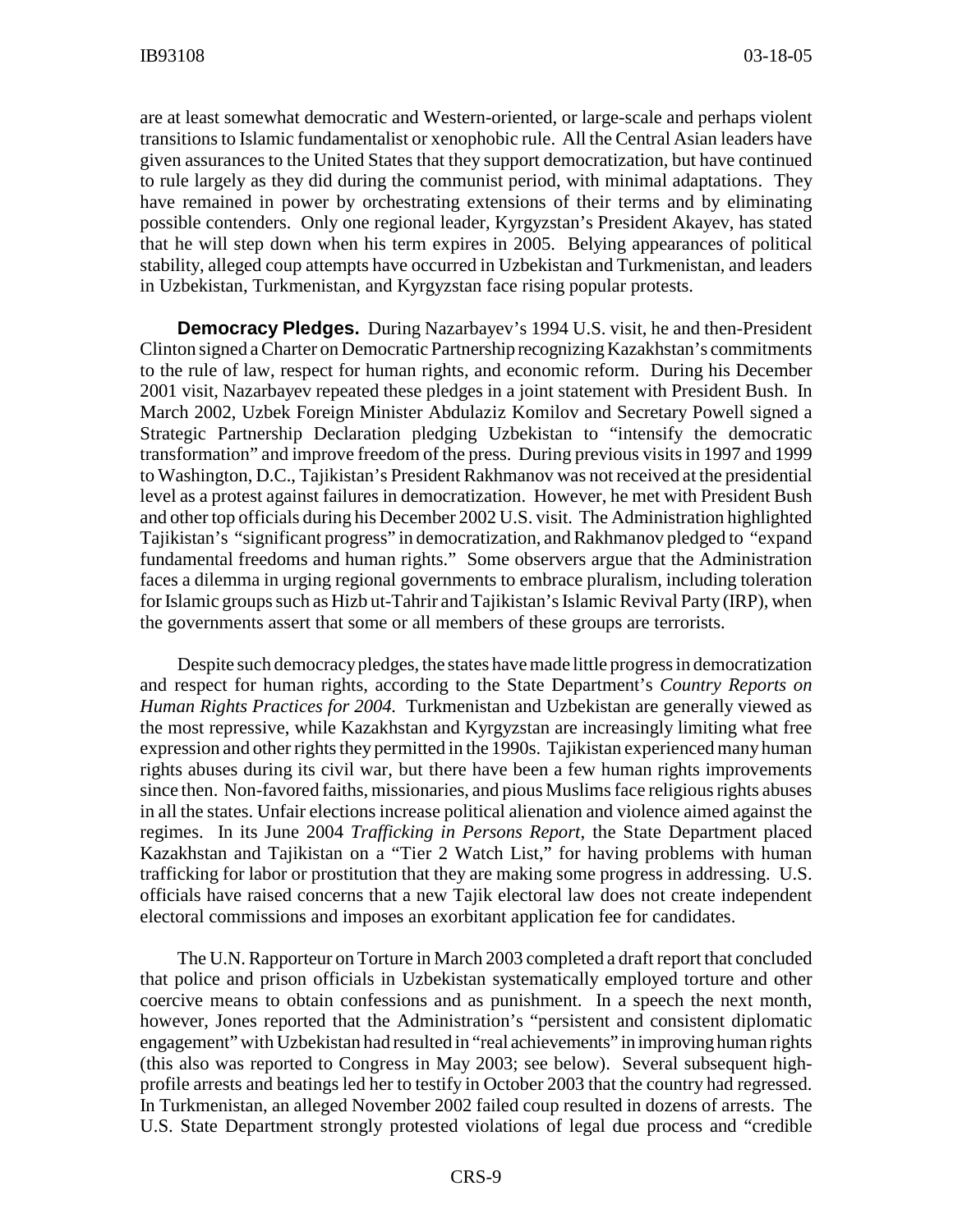reports" of forced confessions. In December 2003, the United States, Russia, and other countries approved an unusual U.N. General Assembly resolution urging Turkmenistan to implement human rights reforms as suggested by the OSCE, and to permit prison visits (see also CRS Report RS21384, *Turkmenistan's Attempted Coup*).

In Congress, Omnibus Appropriations for FY2003 (P.L. 108-7; signed into law on February 20, 2003) forbade FREEDOM Support Act assistance to the government of Uzbekistan unless the Secretary of State determined and reported that Uzbekistan was making substantial progress in meeting its commitments to democratize and respect human rights. P.L. 108-7 also forbade assistance to the government of Kazakhstan unless the Secretary of State determined and reported that it significantly had improved its human rights record during the preceding six months. Unlike the case with Uzbekistan, the legislation permitted the Secretary to waive the requirement on national security grounds. The Secretary reported in May 2003, that Uzbekistan was making such progress, and in July 2003, that Kazakhstan was making progress, eliciting some criticism of these findings from Congress. These conditions have been retained in Consolidated Appropriations for FY2004, including foreign operations (P.L. 108-199), while clarifying that the prohibition covers assistance to the *central* government of Uzbekistan and specifying that conditions include respecting human rights, establishing a "genuine" multi-party system, and ensuring free and fair elections and freedom of expression and media. Consolidated Appropriations for FY2005, including Foreign Operations (P.L. 108-447, signed into law on December 8, 2004) retains the conditions on assistance to Kazakhstan and Uzbekistan.

On July 13, 2004, State Department spokesman Richard Boucher announced that, despite some "encouraging progress" in respecting human rights, up to \$18 million in military and economic aid would be withheld because of "lack of progress on democratic reform and restrictions put on U.S. assistance partners on the ground." International Military Education and Training (IMET) and Foreign Military Financing (FMF) programs, which are conditioned on respect for human rights, were among those affected. The State Department reprogrammed \$2.4 million of the affected \$18 million for non-governmental programs in Uzbekistan and used notwithstanding authority (after consultation with Congress) to expend \$7 million on health reforms, anti-torture and anti-terrorism programs, scientist retraining, and WTO accession advice (so that about \$8.5 million was ultimately withheld). The Chairman of the Joint Chiefs of Staff, Gen. Richard Myers, during a visit to Uzbekistan on August 12, 2004, criticized the cutoff of IMET and FMF programs as "shortsighted" and not "productive," since it reduced U.S. military influence. Reportedly, he announced boosted nonproliferation aid of \$21 million and the transfer of fourteen patrol boats worth \$2.9 million, perhaps to reassure the Uzbeks of U.S. interest in their security (see also below, *Weapons of Mass Destruction*).

#### **Security and Arms Control**

The U.S.-led coalition's overthrow of the Taliban and routing of Al Qaeda and IMU terrorists in Afghanistan (termed Operation Enduring Freedom or OEF) increased the security of Central Asia. The development of U.S. security ties with Central Asia pre-September 11, 2001, facilitated the cooperation of the states in OEF. According to Assistant Secretary of Defense Crouch in testimony in June 2002, "our military relationships with each [Central Asian] nation have matured on a scale not imaginable prior to September  $11<sup>th</sup>$ ."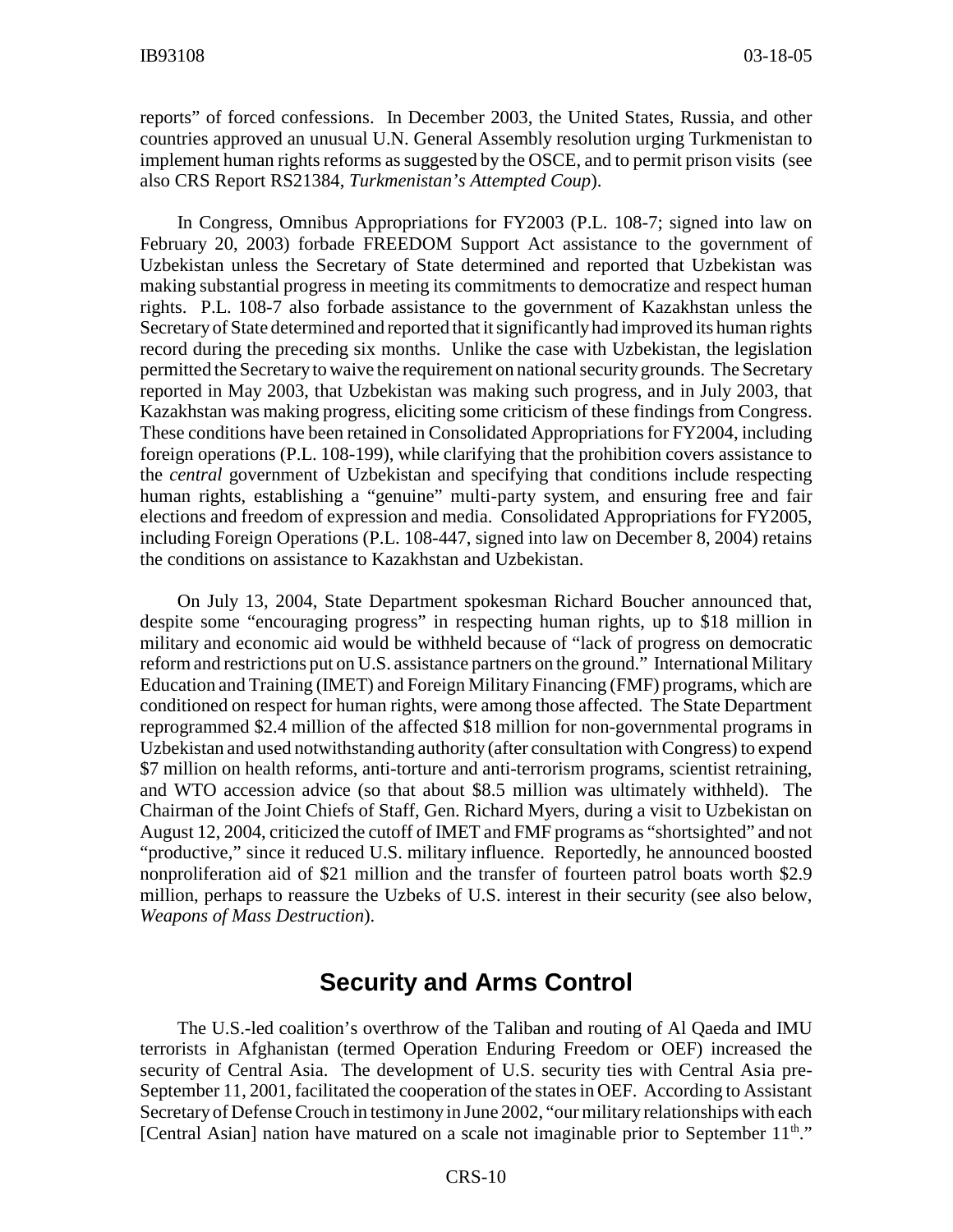Kyrgyzstan, he related, was a "critical regional partner" in OEF, providing basing for combat and combat support units at Manas for U.S. and coalition forces (in 2005, U.S. troops reportedly number about 1,500). Uzbekistan provided a base for U.S. operations at Karshi-Khanabad (in 2005, reportedly less than 900 U.S. troops) and a base for German units at Termez, and a land corridor to Afghanistan for humanitarian aid via the Friendship Bridge at Termez. Kazakhstan provided overflight rights and expedited rail transhipment of supplies. Turkmenistan permitted blanket overflight and refueling privileges for humanitarian flights. Tajikistan permitted use of its international airport in Dushanbe for refueling and hosted a small French unit. While denying that U.S. basing was permanent, Crouch averred that "for the foreseeable future, U.S. defense and security cooperation in Central Asia must continue to support actions to deter or defeat terrorist threats" and to build effective armed forces under civilian control. In July 2003, Kyrgyzstan argued that the ostensible impermanence of U.S. basing justified its agreement to host Russian troops at the Kant airbase to help protect Kyrgyzstan from terrorism.

To obtain Uzbekistan's approval for basing, the March 2002 U.S.-Uzbekistan Declaration on the Strategic Partnership included a nonspecific security guarantee. The United States affirmed that "it would regard with grave concern any external threat" to Uzbekistan's security and would consult with Uzbekistan "on an urgent basis" regarding a response. The two states pledged to intensify military cooperation, including "re-equipping the Armed Forces" of Uzbekistan.

A small but increasing amount of U.S. security assistance was provided to the region pre-9/11. Such aid was boosted in the aftermath of 9/11, and has lessened somewhat in FY2003-FY2005, although it remains about one-third of all agency aid budgeted for the region. Security and law enforcement aid was \$187.55 million in FY2002 (31% ), \$101.5 million (33%) in FY2003, and \$69.6 million (33%) in FY2004. All the states receive FMF and IMET assistance and are eligible to receive Excess Defense Articles (EDA) on a grant basis. Increasing support is also provided to enhance border security to combat trafficking in drugs, humans, and WMD. To help counter burgeoning drug trafficking from Afghanistan, in 2003 the Drug Enforcement Administration set up its first office in the region in Uzbekistan. The National Defense Authorization Act for FY2004 (P.L. 108-136) calls for up to \$40 million in counter-narcotics aid for Tajikistan, Turkmenistan, and Uzbekistan. U.S. Central Command in 1999 became responsible for U.S. military engagement activities, planning, and operations in Central Asia. Besides regular visits by USCENTCOM Commanders, Defense Secretary Donald Rumsfeld visited the region in 2001, 2002, and 2004. Efforts to foster military cooperation were furthered when all the Central Asian states except Tajikistan joined NATO's PFP by mid-1994 (Tajikistan joined in 2002). Central Asian officers and troops have participated in periodic PFP (or "PFP-style") exercises in the United States since 1995, and U.S. troops have participated in exercises in Central Asia since 1997. A June 2004 NATO summit communique pledged enhanced Alliance attention to the countries of the South Caucasus and Central Asia.

The Administration in recent months has emphasized that terrorist groups such as IMU are regrouping and carrying out new attacks in Central Asia, perhaps signaling that an enduring U.S. military presence in the region is contemplated. The *Washington Post* reported on March 25, 2004, that the Administration might ask Kyrgyzstan, Tajikistan, and Uzbekistan for long-term access to military facilities for emergency training and staging by rapid-reaction forces. Under a new U.S. military basing strategy, the countries might serve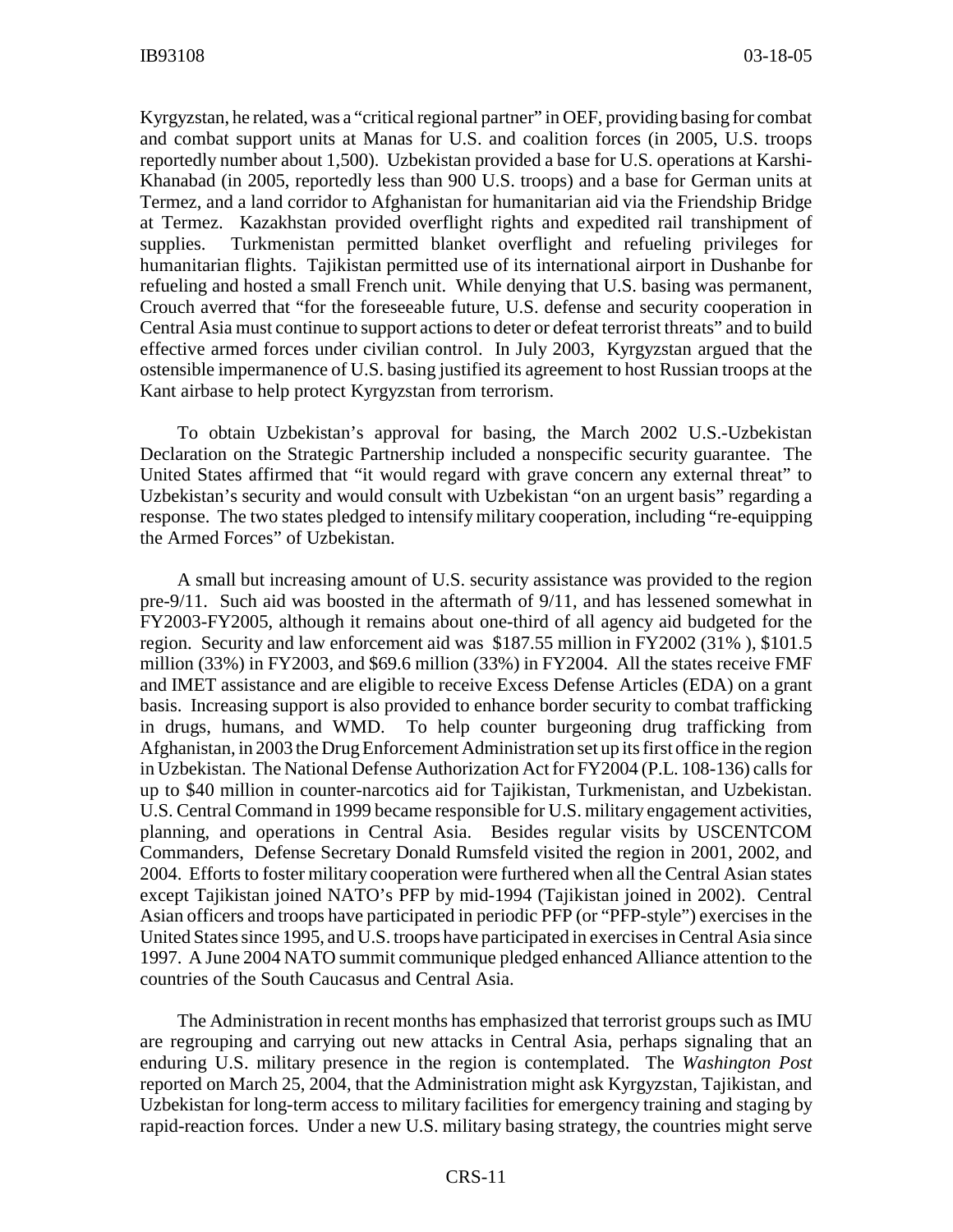as "forward operating sites" with only small U.S. military support staffs or as "cooperative security locations" with no staffing in place.

**Weapons of Mass Destruction.** Major U.S. security interests have included elimination of nuclear weapons remaining in Kazakhstan after the breakup of the Soviet Union and other efforts to control nuclear proliferation in Central Asia. The United States has tendered aid aimed at bolstering their export and physical controls over nuclear technology and materials, including because of concerns that Iran is targeting these countries.

After the Soviet breakup, Kazakhstan was on paper a major nuclear weapons power (in reality Russia controlled these weapons). Though some in Kazakhstan urged "retaining" the weapons, it pledged to become a non-nuclear weapons state. In December 1993, the United States and Kazakhstan signed a CTR umbrella agreement for the "safe and secure" dismantling of 104 SS-18s, the destruction of silos, and related purposes. All bombers and their air-launched cruise missiles were removed by late February 1994 (except seven bombers destroyed with U.S. aid in 1998). On April 21, 1995, the last of about 1,040 nuclear warheads had been removed from SS-18 missiles and transferred to Russia, and Kazakhstan announced that it was nuclear weapons-free. The SS-18s were eliminated by late 1994. The United States reported that 147 silos had been destroyed by September 1999. A U.S.-Kazakh Nuclear Risk Reduction Center in Almaty has been set up to facilitate verification and compliance with arms control agreements to prevent the proliferation of WMD.

Besides the Kazakh nuclear weapons, there are active research reactors, uranium mines, milling facilities, and nuclear waste dumps in Kazakhstan, Kyrgyzstan, Tajikistan, and Uzbekistan, many of which reportedly remain inadequately protected against theft. Kazakhstan is reported to possess one-fourth of the world's uranium reserves, and Kazakhstan and Uzbekistan are among the world's top producers of low enriched uranium. Kazakhstan had a fast breeder reactor at Aktau, the world's only nuclear desalinization facility. Shut down in April 1999, it has nearly 300 metric tons of uranium and plutonium spent fuel in storage pools (three tons of which are weapons-grade). In 1997 and 1999, U.S.- Kazakh accords were signed on decommissioning the Aktau reactor and storing its uranium and plutonium. Kazakhstan, Kyrgyzstan, and Tajikistan report that their mining and milling activities have resulted in massive and hazardous waste dumps. CTR aid was used to facilitate the transport of eleven kilograms of uranium in fuel rods from Uzbekistan to Russia in September 2004.

Kazakhstan and Uzbekistan hosted major chemical and biological warfare (CBW) facilities during the Soviet era. CTR and Energy Department funds have been used in Kazakhstan to dismantle a former anthrax production facility in Stepnogorsk, to remove some strains to the United States, to secure two other BW sites, and to retrain scientists. CTR funding was used to dismantle Uzbekistan's Nukus chemical weapons research facility. CTR aid also was used to eliminate active anthrax spores at a former CBW test site on an island in the Aral Sea. Both these projects were completed in 2002. Other CTR aid helps keep Uzbek weapons scientists employed in peaceful research.

The National Defense Authorization Act for FY2003 (P.L. 107-314, Sec.1306) provides for the president to waive prohibitions on CTR aid (as contained in Sec.1203 of P.L. 103- 160) to a state of the former Soviet Union if he certifies that the waiver is necessary for national security and submits a report outlining why the waiver is necessary and how he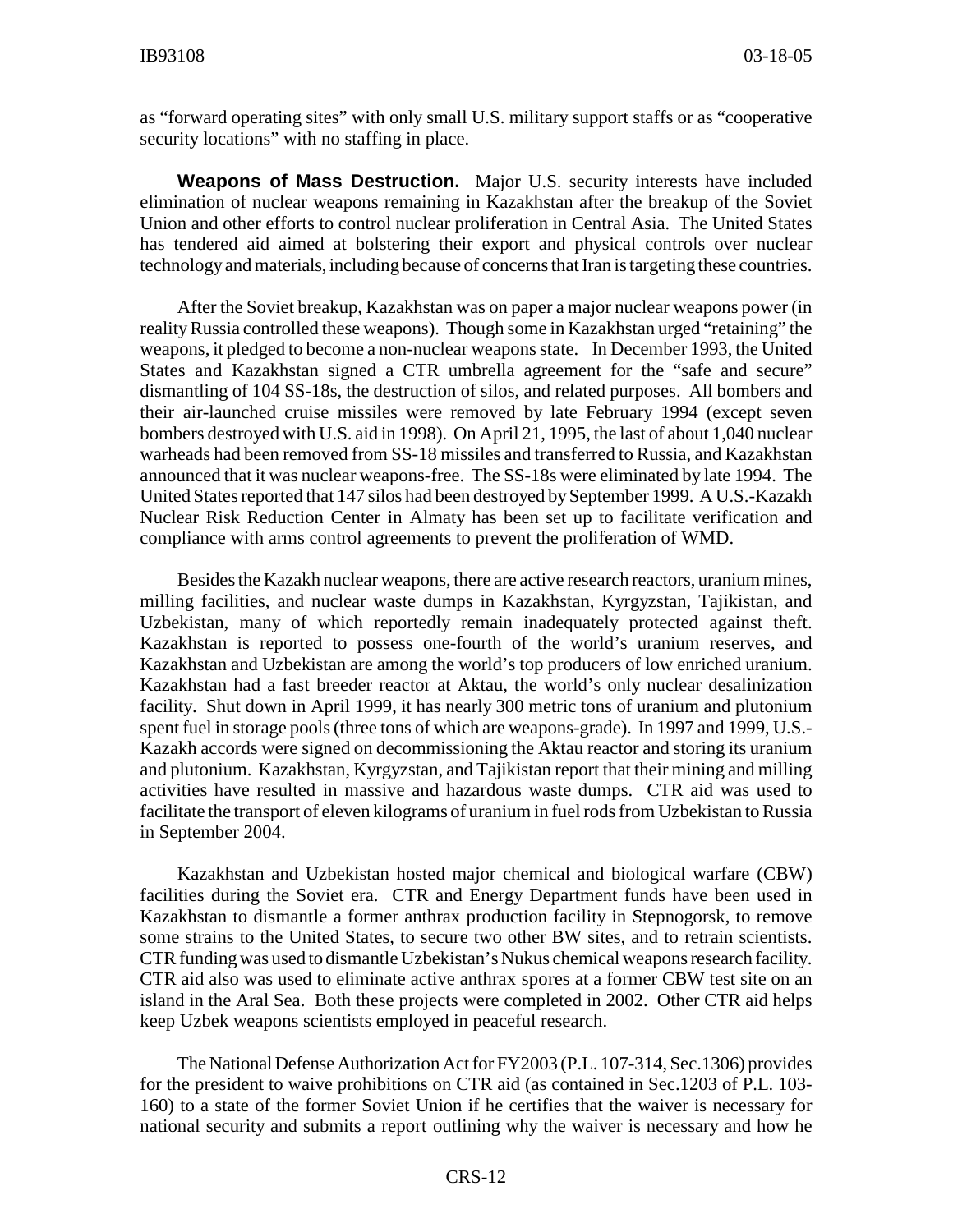plans to promote future compliance with the restrictions on CTR aid. The waiver authority, exercisable each fiscal year, will expire at the end of FY2005. The six restrictions in P.L. 103-160 call for CTR recipients to be committed to dismantling WMD if they have so pledged, foregoing excessive military buildups, eschewing re-use in new nuclear weapons of components of destroyed weapons, facilitating verification of weapons destruction, complying with arms control agreements, and observing internationally recognized human rights. Although Russian arms control compliance appeared to be the main reason for the restrictions, on December 30, 2003, the President certified and reported that Uzbekistan had failed to respect human rights, making a waiver necessary.

#### **Trade and Investment**

The Administration and others stress that U.S. support for free market reforms directly serves U.S. national interests by opening new markets for U.S. goods and services and sources of energy and minerals. U.S. private investment committed to Central Asia has greatly exceeded that provided to Russia or most other Eurasian states except Azerbaijan. U.S. trade agreements have been signed and entered into force with all the Central Asian states, but bilateral investment treaties are in force only with Kazakhstan and Kyrgyzstan. Permanent normal trade relations with Kyrgyzstan were established by law in June 2000, so that "Jackson-Vanik" trade provisions no longer apply that call for presidential reports and waivers concerning freedom of emigration. In August 2003, President Bush reported to Congress that Turkmenistan was no longer in full compliance with "Jackson-Vanik" provisions. However, the President exercised his waiver authority under the act after receiving assurances from Turkmenistan that it would move to restore freedom of emigration. Turkmenistan announced in January 2004 that it was rescinding an objectionable exit visa requirement. The Export-Import Bank (Eximbank) has obligated funds for shortterm insurance, loans, or guarantees for export sales of industrial and agricultural equipment and bulk agricultural commodities to all the states except Tajikistan. The Overseas Private Investment Corporation (OPIC) has signed agreements with all the Central Asian states on insuring U.S. private investments overseas, and has obligated funds for financing or insurance in all the states except Tajikistan.

On June 1, 2004, The U.S. Trade Representative signed a Trade and Investment Framework Agreement with ambassadors of the Central Asian states to establish a U.S.- Central Asia Council on Trade and Investment. The Council will meet at least yearly to address intellectual property, labor, environmental protection, and other issues that impede trade and private investment flows between the United States and Central Asia and that hamper intra-regional trade and economic development.

The emergence of Central Asia as a "new silk road" of trade and commerce is challenged by corruption, internal trade barriers, border tensions, the challenges of geography, and the uncertain respect for contracts. All the states of the region possess largescale resources that could yield export earnings, but these challenges scare off major foreign investment (except for some investment in the energy sector) to revamp, develop, or market the resources. The Kazakh and Turkmen economies are dependent on energy exports but need added foreign investment for production and transport. Uzbekistan's state-controlled cotton and gold production rank among the highest in the world and much is exported. It also has moderate energy reserves. Kyrgyzstan has major gold mines and strategic mineral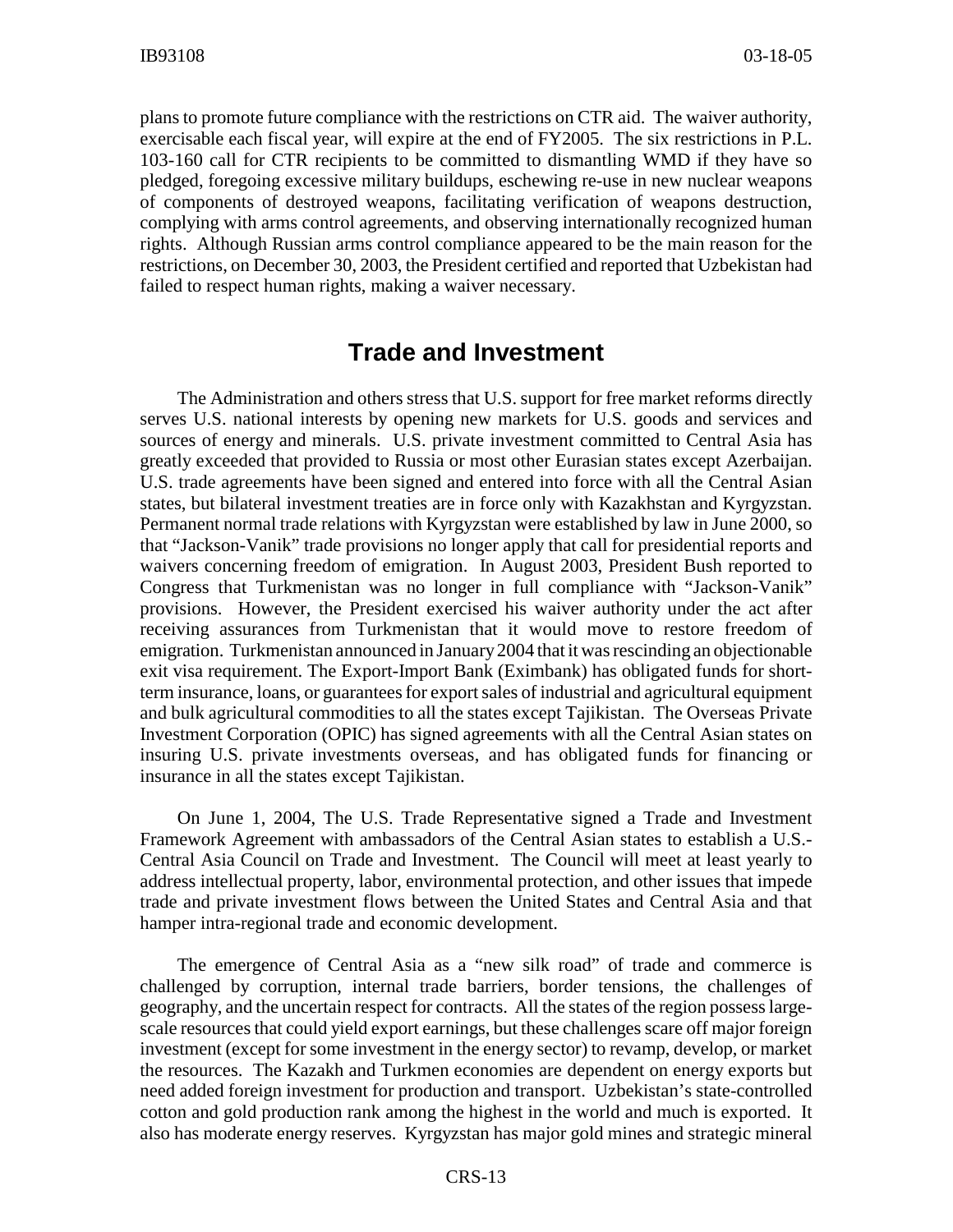reserves, is a major wool producer, and could benefit from tourism. Tajikistan has one of the world's largest aluminum processing plants and is a major cotton grower.

**Energy Resources.** U.S. policy goals regarding energy resources in the Central Asian and South Caucasian states have included supporting their sovereignty and ties to the West, supporting U.S. private investment, promoting Western energy security through diversified suppliers, assisting ally Turkey, and opposing the building of pipelines that transit "energy competitor" Iran or otherwise give it undue influence over the region. Security for Caspian region pipelines and energy resources also has been a recent interest. President Bush's May 2001 *National Energy Policy* report suggests that greater oil production in the Caspian region could not only benefit regional economies, but also help mitigate possible world supply disruptions. It recommends U.S. support for building oil and gas pipelines from Baku, Azerbaijan, through Tbilisi, Georgia, to Turkey, coaxing Kazakhstan to use the oil pipeline, and otherwise encouraging the regional states to provide a stable and inviting business climate for energy development.

According to the U.S. Department of Energy (DOE), the Caspian region is emerging as a significant source of oil and gas for world markets. Oil resources, DOE reports, are comparable to those of the North Sea, and Turkmenistan, Uzbekistan, and Kazakhstan rank among the top countries in terms of proven and probable gas reserves. Kazakhstan possesses the Caspian region's largest proven oil reserves at 9-17.6 billion barrels, according to DOE, and also possesses 65 trillion cubic feet (tcf) of natural gas. The U.S. Energy Department in mid-2003 estimated that there were 9-17.6 billion barrels of proven and possible oil reserves and 65 trillion cubic feet (tcf) of proven gas reserves in Kazakhstan. The Tengiz oilfield began to be exploited by Chevron-Texaco and Kazakhstan in a consortium during 1993 (U.S. Exxon-Mobil and Russia's LUKoil later joined). The Karachaganak onshore field is being developed by British Petroleum, Italy's Eni, U.S. Chevron-Texaco, and LUKoil, who estimate reserves of more than 2.4 billion barrels of oil and 16 tcf of gas. In 2002, another consortium led by Eni reported that the Kashagan offshore field had between 7-9 billion barrels of proven oil reserves, comparable to those of Tengiz. Kazakhstan's oil exports currently are about one million barrels per day (bpd). Armitage stated in April 2004 that "Kazakhstan could well be producing over three million bpd by the end of this decade, making [it] one of the world's top five oil-exporting nations." Private foreign investors have become discouraged in recent months by harsher government terms, taxes, and fines (See also CRS Report RS21190, *Caspian Oil and Gas: Production and Prospects*).

The Central Asian states have been pressured by Russia to yield portions of their energy wealth to Russia, in part because Russia controls most existing pipelines to export markets. Russian shareholders have a controlling interest, 44%, in the Caspian pipeline consortium (CPC), which completed construction in 2001 of a 930-mile oil pipeline from Kazakhstan to Russia's Black Sea port of Novorossiysk, the region's first new pipeline capable of carrying 560,000 bpd. President Bush hailed the opening of the pipeline as "advanc[ing] my Administration's National Energy Policy by developing a network of multiple Caspian pipelines ... [that] help diversify U.S. energy supply and enhance our energy security." However, the Administration still has advocated building pipelines that break Russia's nearmonopoly of existing routes, as evidenced by a joint statement issued at the May 2002 U.S.- Russia Summit that indicated Russia's acceptance of the building of the BTC pipeline. China and Kazakhstan are building an oil pipeline from Atyrau on Kazakhstan's Caspian seacoast to the Xinjiang region of China, initially planned to carry 200,000 bpd and to be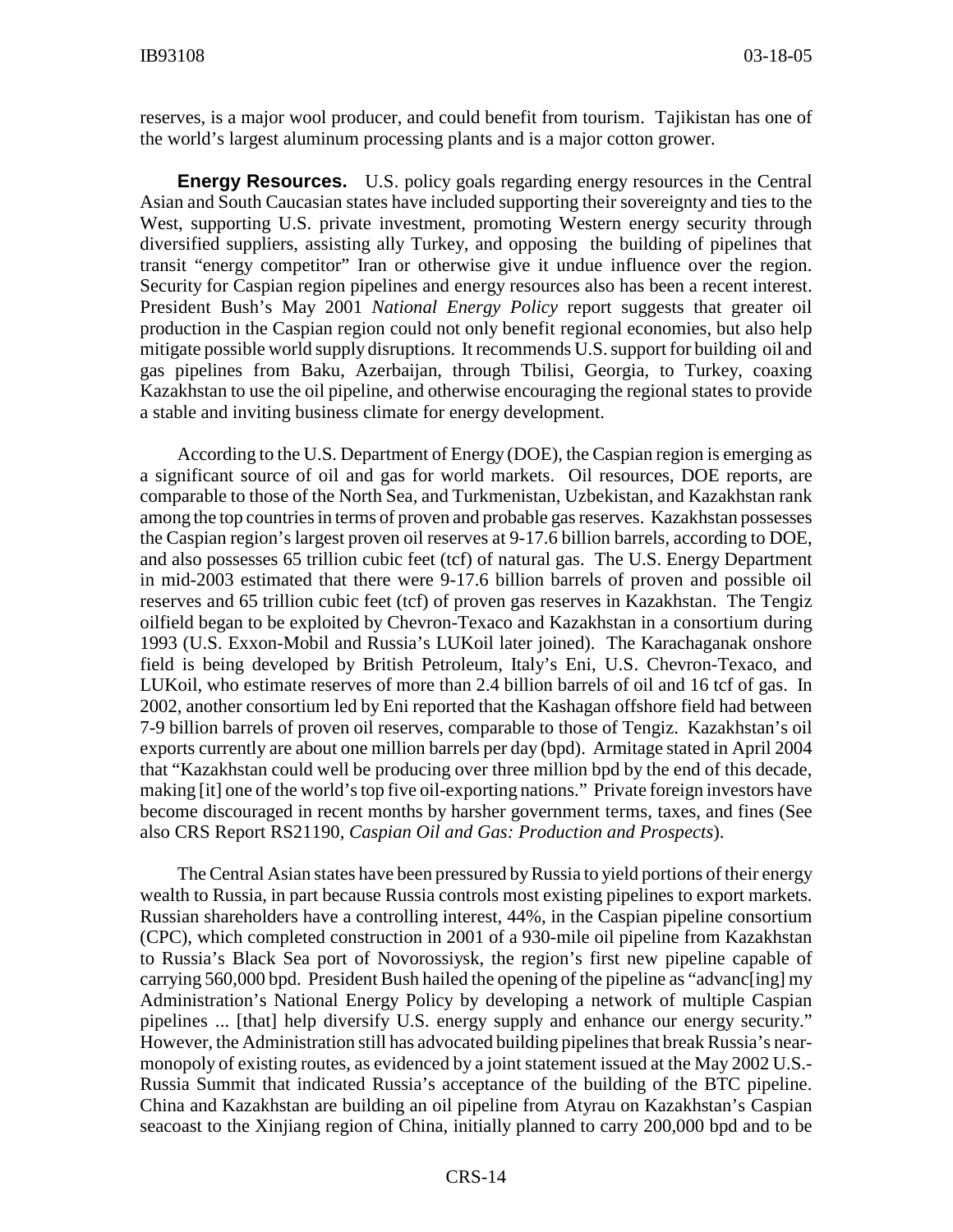completed at the end of 2005. To assuage Russia that it is not in competition for Asian markets, Kazakhstan has invited Russia to send some oil through the prospective pipeline.

Turkmenistan possesses about 101tcf of proven gas reserves, according to DOE, among the largest in the world. In the late 1980s, Turkmenistan was the world's fourth largest natural gas producer. It is now largely dependent on Russian export routes. In December 1997, Turkmenistan opened the first pipeline from Central Asia to the outside world beyond Russia, a 125-mile pipeline linkage to Iran. Plans for substantial shipments to Iran remain unrealized, however. Turkmenistan also has not been able to convince investors to help it build a gas pipeline through Afghanistan. Appearing resigned to getting less than the world market price, Niyazov signed a 25-year accord with Putin in April 2003 on supplying Russia about 200 billion cubic feet of gas in 2004 (about 12% of production), rising to 2.8 tcf in 2009, perhaps then tying up a large part of Turkmenistan's production. Turkmenistan announced in February 2005 that it wanted to alter the 2003 accord to get a higher gas price.

#### **Aid Overview**

The Bush Administration provided added security and other assistance to the Central Asian states in FY2002 in response to the events of September 11, 2001. Some observers characterized this assistance as a U.S. *quid pro quo* for the use of military facilities and an incentive for continued cooperation. The Administration has argued that the safer environment in the Central Asian states fostered by security assistance and the U.S. military presence should permit greater democratization, respect for human rights, and economic liberalization in the region, and the development of Caspian energy resources.

For much of the 1990s and until September 11, 2001, the United States provided much more aid each year to Russia, Ukraine, Armenia, and Georgia than to any Central Asian state (most such aid was funded from the FREEDOM Support Act account in Foreign Operations Appropriations, but some derived from other program and agency budgets). Cumulative foreign aid budgeted to Central Asia for FY1992 through FY2004 amounted to \$3.4 billion, about 13% of the amount budgeted to all the Eurasian states, reflecting the lesser priority given to these states prior to 9/11. Budgeted spending for FY2002 for Central Asia, during OEF, was greatly boosted in absolute amounts (\$584.13 million) and as a percent of total aid to Eurasia (25%). Although subsequent aid amounts appear less in absolute amounts, they appear to loom larger as percentages of the total FREEDOM Support Act and other Function 150 aid to Eurasia (see Table 1). The Conference Report (H.Rept. 108-792) on H.R. 4818 (P.L.108-447; Consolidated Appropriations for FY2005) directed FREEDOM Support Act and FMF funding for Central Asia that matched, or nearly matched, that called for by the request. Besides bilateral and regional aid, the United States contributes to international financial institutions and nongovernmental organizations that aid Central Asia. Policy issues regarding U.S. aid include what it should be used for, who should receive it, and whether it is effective.